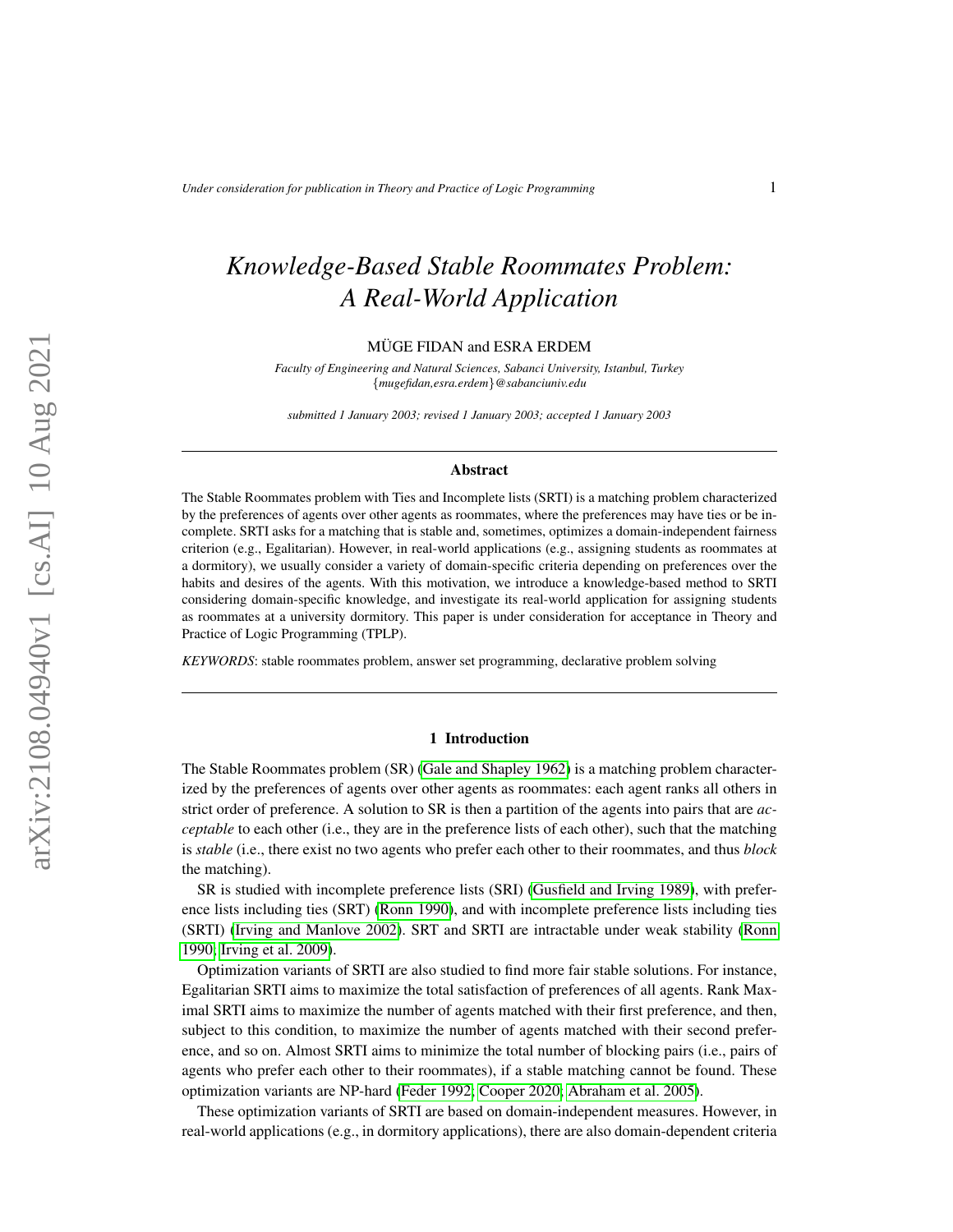that necessitates further knowledge: consider, for instance, dormitory applications that request information about the personal habits of the students, as well as their preferences of the living environment.

In our earlier work [\(Erdem et al. 2020\)](#page-16-4), we have developed a formal framework, called SRTI-ASP, that is flexible enough to provide solutions to all variations of SR mentioned above, including the intractable decision/optimization versions: SRT, SRTI, Egalitarian SRTI, Rank Maximal SRTI, Almost SRTI. SRTI-ASP utilizes the expressive languages and efficient solvers of An-swer Set Programming (ASP) (Niemelä 1999; [Marek and Truszczy](#page-17-5)ński 1999; [Lifschitz 2002;](#page-17-6) [Brewka et al. 2016\)](#page-16-5) based on answer set semantics [\(Gelfond and Lifschitz 1988;](#page-16-6) [Gelfond and](#page-17-7) [Lifschitz 1991\)](#page-17-7).

In this study, we extend SRTI-ASP to accommodate additional domain-specific criteria in two ways: Personalized-SRTI and Most-SRTI. In addition, we extend SRTI-ASP to accommodate diversity preferences and constraints.

- For Personalized-SRTI, we introduce a new type of preference ordering considering (i) the importance of each criterion for each agent (e.g., one student may give more importance to sleeping habits whereas another student may give more importance to smoking habits), and (ii) the agents' preferred choices for each domain-specific criterion (e.g., whether a student prefers a roommate who does not smoke). We define an extended preference list for each agent, that combines two types of preference lists: a preference list of the agent over other agents (as in SRTI) and this new type of criteria-based personalized preference list of the agent. Personalized-SRTI considers these extended preference lists to compute personalized stable matchings.
- For Most-SRTI, we introduce a new incremental definition of a stable matching considering (i) the ordering of the most preferred criteria (e.g., identified by large surveys) and (ii) the agents' preferred choices for each domain-specific criterion, with the motivation that the agents with close choices are matched. Most-SRTI aims to compute such most preferred criteria based stable matchings, by utilizing the weak constraints of ASP.
- In addition to the students' preferences over a set of domain-specific criteria, the schools may prefer matchings (or put constraints over matchings) to increase diversity. For example, they may want to match students from different departments, classes, or countries. With this motivation, we extend SRTI-ASP by representing such diversity preferences/constraints using weak/hard constraints of ASP.

We illustrate a real-world application of SRTI-ASP by interacting with at least 200 students at Sabanci University over four surveys: (i) to decide which domain-specific criteria to consider, (ii) to collect the students preferences for domain-specific criteria, and (iii) to evaluate the usefulness of our method.

We also present results of our experiments with objective and subjective measures, to understand the scalability of the proposed two methods, Personalized-SRTI and Most-SRTI.

#### 2 SRTI: Stable Roommates problem with Ties and Incomplete Lists

<span id="page-1-0"></span>We define SRTI as in [\(Erdem et al. 2020\)](#page-16-4). Let *A* be a finite set of agents. For every agent  $x \in A$ , let  $A_x$  of  $A \setminus \{x\}$  be a set of agents that are *acceptable* to *x* as roommates. For every *y* in  $A_x$ , we assume that *x* prefers *y* as a roommate compared to being single.

Let  $\prec_x$  be a partial ordering of *x*'s preferences over  $A_x$  where incomparability is transitive. We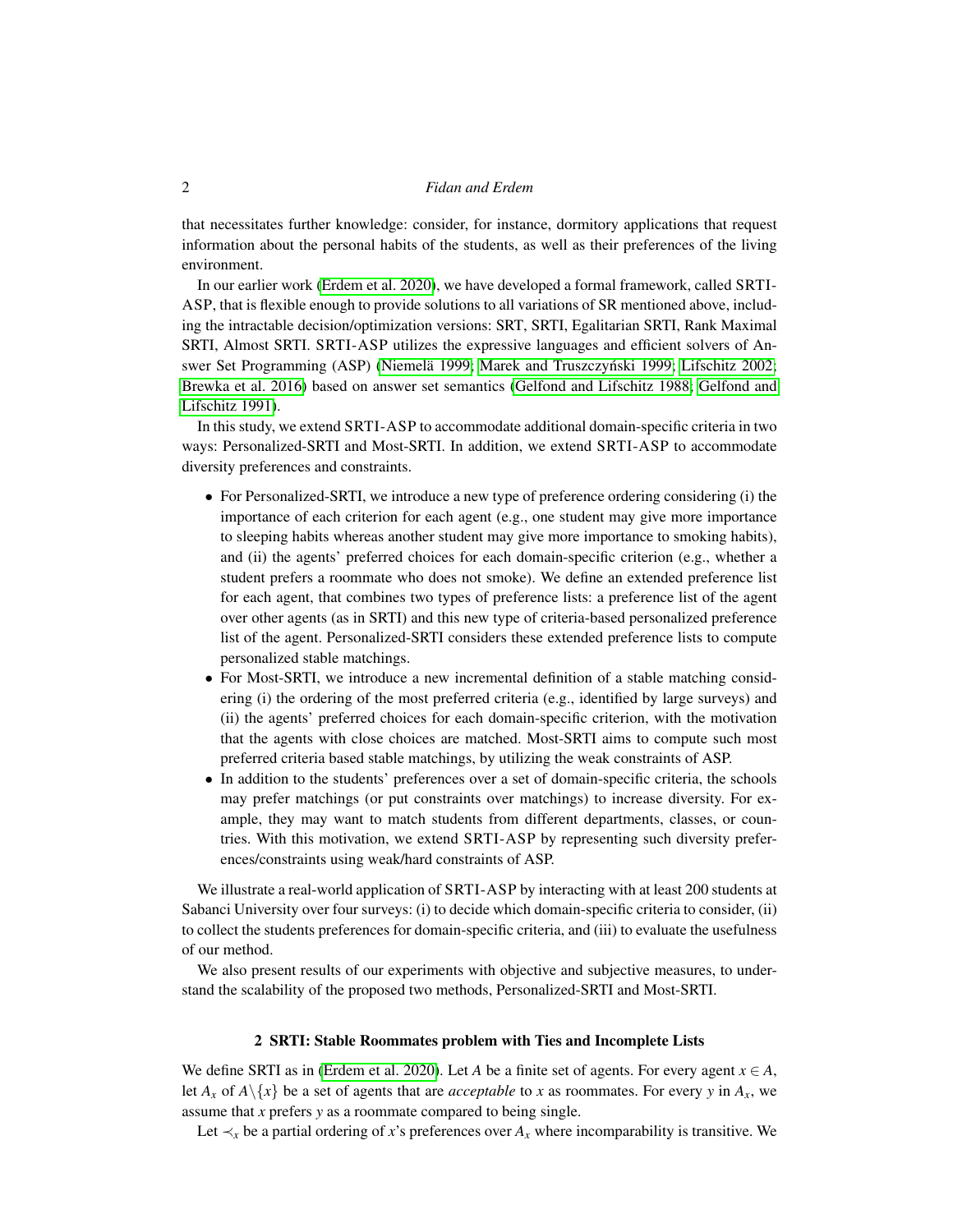refer to  $\prec$ <sup>x</sup> as agent *x*'s preference list. For two agents *y* and *z* in  $A$ <sup>x</sup>, we denote by  $y \prec$ <sup>x</sup> *z* that *x* prefers *y* to *z*. In this context, ties correspond to indifference in the preference lists: an agent *x* is *indifferent* between the agents *y* and *z*, denoted by *y* ∼*x z*, if *y*  $\not\vdash x$  *z* and *z*  $\not\vdash x$  *y*. We denote by  $\prec$ the collection of all preference lists.

A *matching* for a given SRI instance is a function *M* :  $A \mapsto A$  such that, for all  $\{x, y\} \subseteq A$  such that  $x \in A_y$  and  $y \in A_x$ ,  $M(x) = y$  if and only if  $M(y) = x$ . If agent *x* is mapped to itself, we then say he/she is *single*.

A matching *M* is *blocked* by a pair  $\{x, y\} \subseteq A$  ( $x \neq y$ ) if

B1 both agents *x* and *y* are acceptable to each other,

B2 *x* is single with respect to *M*, or  $y \prec_{x} M(x)$ , and

B3 *y* is single with respect to *M*, or  $x \prec_v M(y)$ .

A matching for SRTI is called *stable* if it is not blocked by any pair of agents.

We can declaratively solve SRTI using ASP as described in [\(Erdem et al. 2020\)](#page-16-4). For that, the input  $I = (A, \prec)$  of an SRTI instance is formalized by a set  $F_I$  of facts using atoms of the forms *agent*(*x*) ("*x* is an agent in *A*") and *prefer2*(*x*, *y*, *z*) ("agent *x* prefers agent *y* to agent *z*, i.e., *y*  $\prec$ <sup>*x*</sup> *z*"). For every agent *x*, for every *y* ∈ *A*<sub>*x*</sub>, we also add facts of the form *prefer2*(*x*, *y*, *x*) to express that *x* prefers *y* as a roommate instead of being single.

Based on the preferences of agents, for each agent, the concept of acceptability is defined:

$$
accept(x, y) \leftarrow prefer(x, y, \_).
$$

$$
accept(x, y) \leftarrow prefer(x, \_, y).
$$

as well as the concept of mutual acceptability:

$$
accept2(x, y) \leftarrow accept(x, y), accept(y, x).
$$

The output  $M : A \rightarrow A$  of an SRTI instance is characterized by atoms of the form  $room(x, y)$ ("agents *x* and *y* are roommates"). The ASP formulation *P* of SRTI first generates pairs of roommates. For every agent *x*, exactly one mutual acceptable agent *y* is nondeterministically chosen as  $M(x)$  by the choice rules:

$$
1\{room(x, y): agent(y), accept2(x, y)\}1 \leftarrow agent(x).
$$
  

$$
\leftarrow room(x, y), not room(y, x).
$$

Then, the stability of the generated matching is ensured by the hard constraints:

$$
\leftarrow \mathit{block}(x, y) \qquad (x \neq y).
$$

where atoms of the form  $block(x, y)$  describe the blocking pairs (i.e., conditions B1–B3).

## 3 Personalized-SRTI: SRTI with Personalized Criteria

Some universities and colleges send questionnaires to students before making roommate matches, and they match students as roommates taking into account the additional information included in these questionnaires. For instance, Table [1](#page-3-0) shows a questionnaire used for applying to dormi-tories of the University of North Texas.<sup>[1](#page-2-0)</sup> It contains questions about the sleep preferences, music

<span id="page-2-0"></span><sup>1</sup> <https://tams.unt.edu/studentlife/roommate-preferences-questionnaire>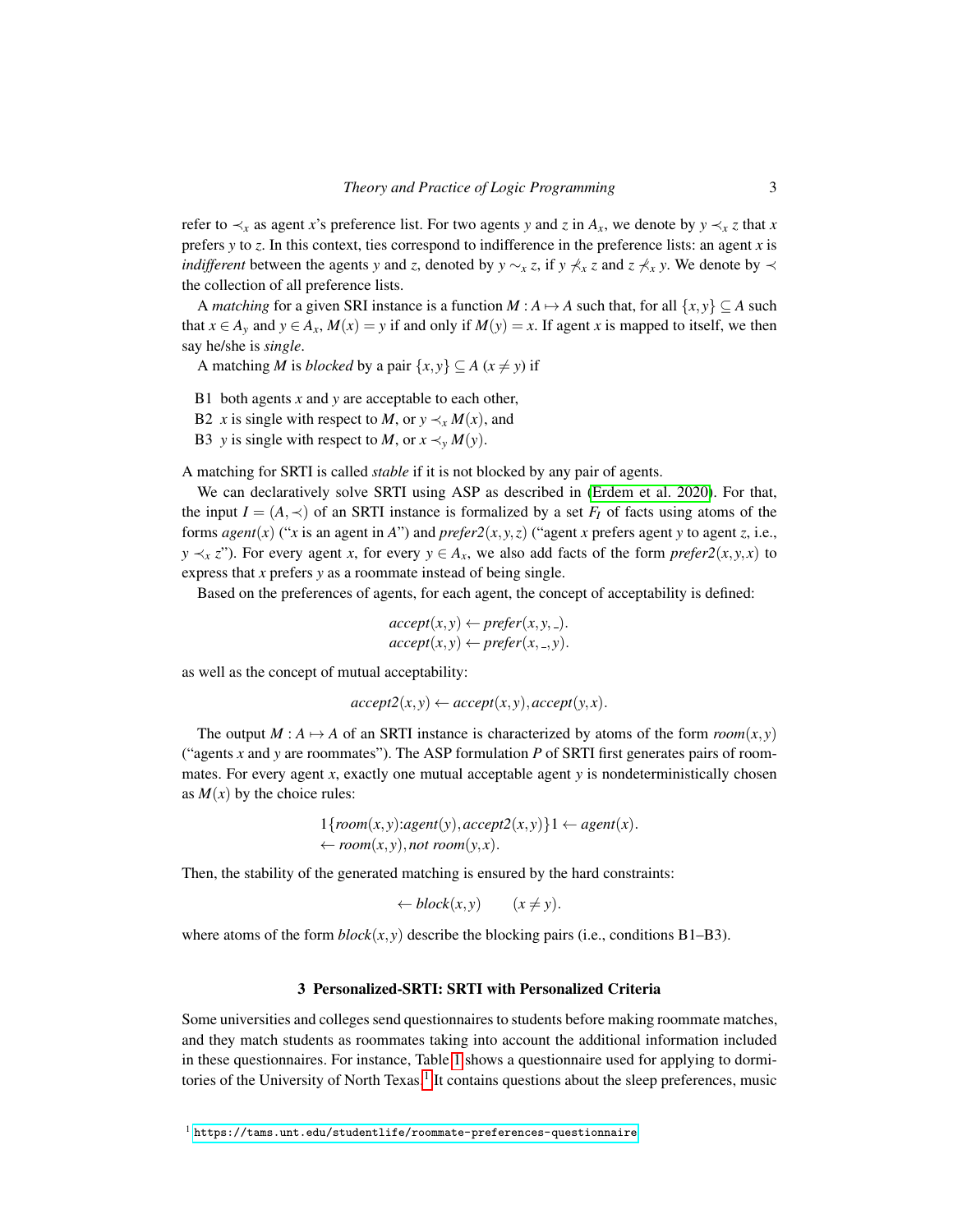Table 1: A dormitory application form.

<span id="page-3-0"></span>

| First Name:<br>Last Name:<br>Email:                                                                                          |                                                                                                                                                                          |
|------------------------------------------------------------------------------------------------------------------------------|--------------------------------------------------------------------------------------------------------------------------------------------------------------------------|
| Gender                                                                                                                       | ⊙ Female ⊙ Male                                                                                                                                                          |
| <b>Sleep Preferences</b><br>• I understand that curfew is at 11pm Sunday-Thursday.<br>I prefer a roommate who goes to bed: * | o Before 11pm<br>o Before Midnight<br>o After Midnight                                                                                                                   |
| • In order for me to go to sleep: *                                                                                          | o Doesn't matter<br>○ The room has to be dark<br>o At least one light must be on<br>o Blinds open to let the morning sun in<br>○ Doesn't matter                          |
| • I absolutely can NOT go to sleep: *                                                                                        | ○ Unless it is absolutely quiet<br>o With the TV or stereo on<br>o If my roommate has visitors in the room<br>o I can sleep through anything                             |
| <b>Music Preferences</b><br>• Favourite Type of Music                                                                        | ⊙ Rock ⊙ Hip-Hop ⊙ Classical ⊙ Indie<br>o Pop o Rap o Electronic o Religious                                                                                             |
| • Least Favourite Type of Music                                                                                              | $\circ$ Rock $\circ$ Hip-Hop $\circ$ Classical $\circ$ Indie<br>o Pop o Rap o Electronic o Religious                                                                     |
| <b>Sharing Preferences</b><br>• I tend to keep my room/personal space and belongings: *                                      | o Always neat and organized<br>○ Neat most of the time<br>o Cluttered most of the time<br>o Always messy and disorganized                                                |
| • What percentage of your floor is currently covered with stuff?<br>(e.g. clothes, books, papers, random other things)       | $\% \Box$                                                                                                                                                                |
| • I understand that roommates share a small space<br>and often choose to share certain items. In general, I am: *            | o Not comfortable sharing my stuff<br>o Willing to share certain items only<br>o Willing to share most stuff if I'm asked first<br>o What's mine is yours and vice versa |
| • Which area is most important?<br>Select TWO <sup>*</sup>                                                                   | $\circ$ Sleep<br>○ Music<br>$\circ$ Sharing<br>o Cleanliness<br>o Personality                                                                                            |

preferences, and sharing preferences of applicants. In some other surveys, we can see a ques-tion about the smoking habits,<sup>[2](#page-3-1)</sup> preferences regarding the room temperature,<sup>[3](#page-3-2)</sup> and willingness to share a room with an international student.<sup>[4](#page-3-3)</sup> In addition to questions about such different criteria, these questionnaires usually request for the applicants to indicate the most important criteria, as seen in Table [1.](#page-3-0)

<span id="page-3-2"></span><sup>3</sup> [https://www.wells.edu/files/public/forms/Housing\\_Roommate\\_Questionnaire-fillable.pdf](https://www.wells.edu/files/public/forms/Housing_Roommate_Questionnaire-fillable.pdf)

<span id="page-3-1"></span> $^2$  [https://my.clevelandclinic.org/-/scassets/files/org/professionals/student-housing/](https://my.clevelandclinic.org/-/scassets/files/org/professionals/student-housing/roommate-questionnaire-worksheet) [roommate-questionnaire-worksheet](https://my.clevelandclinic.org/-/scassets/files/org/professionals/student-housing/roommate-questionnaire-worksheet)

<span id="page-3-3"></span><sup>4</sup> <https://college.lclark.edu/live/files/27111-2019-20-returning-student-questionnaire>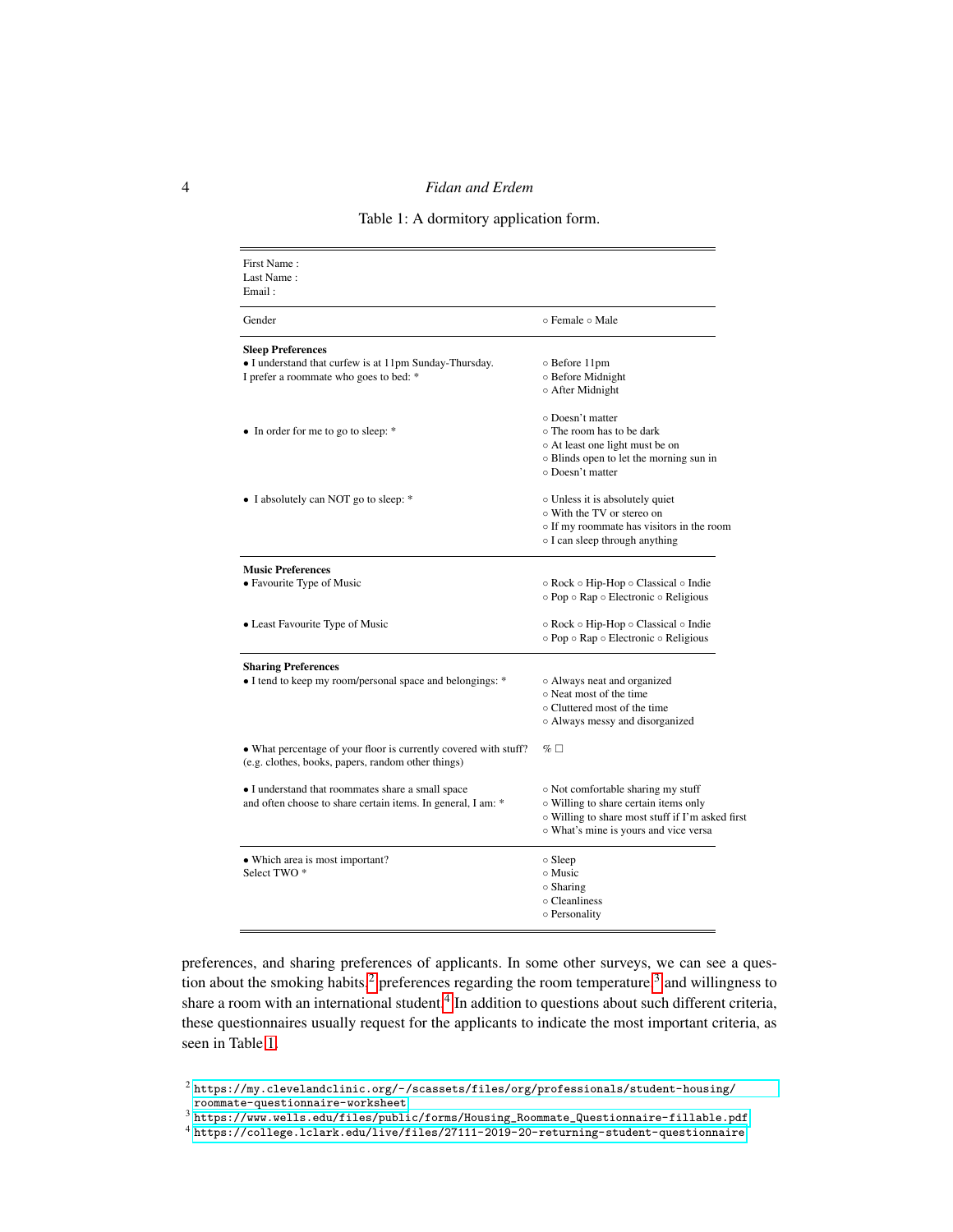<span id="page-4-0"></span>Table 2: A personalized-SRTI instance defined over an agent set  $A = \{A$ yse, Buse, Cem, Duru $\}$ , a criteria list  $B = \langle$ "smoking", "cleanliness", "room environment", "sleep habits", "study habits"), and the following choice lists for each criterion,  $C_1 = \langle$ "Smoker","Non-smoker"),  $C_2 = \langle$  "Clean", "Messy"),  $C_3 = \langle$  "Quiet", "Social", "Social and quiet"),  $C_4 = \langle$  "Goes to bed early", "Goes to bed before midnight", "Goes to bed after midnight),  $C_5 =$  ("Studies in the room", "Studies out of the room", "Studies in and out of the room").

| Agent $x$               | Preference list $\prec$ <sub>x</sub> | Profile $P_r$                   | Weight list $W_r$           | Extended preference list $\prec$ .   |
|-------------------------|--------------------------------------|---------------------------------|-----------------------------|--------------------------------------|
| Ayse<br>(non-smoker)    | $\langle$ Duru $\rangle$             | $\langle 2, 1, 1, 1, 1 \rangle$ | (5,4,3,2,1)                 | $\langle$ Duru, Cem $\rangle$        |
| <b>Buse</b><br>(smoker) |                                      | $\langle 1, 2, 3, 3, 3 \rangle$ | (1,0,3,4,5)                 | $\langle$ Duru, Cem $\rangle$        |
| Cem<br>(non-smoker)     | $\langle$ Ayse, Buse $\rangle$       | $\langle 2, 1, 3, 2, 3 \rangle$ | $\langle 5,5,4,3,2 \rangle$ | $\langle$ Ayse, Buse, Duru $\rangle$ |
| Duru<br>(non-smoker)    | $\langle$ Cem $\rangle$              | $\langle 2, 1, 3, 3, 3 \rangle$ | $\langle 3,3,3,3,3 \rangle$ | $\langle$ Cem, Buse, Ayse $\rangle$  |

With these motivations, we extend SRTI-ASP to include such personal preferences of applicants. We call this extension Personalized-SRTI-ASP.

Personalized-SRTI-ASP considers an aggregate preference list ≺<sup>"</sup><sub>x</sub> defined over two types of preference lists:  $\prec_x$  as defined in the previous section, and  $\prec'_x$  to capture the additional preferences as discussed above.

**Defining the criteria-based personalized preference lists**  $\prec'_x$ . Let us first introduce some definitions and notations as follows.

Let *B* be a finite list  $\langle b_1, b_2, \ldots, b_k \rangle$  of criteria. For each criterion  $b_i \in B$ , let  $C_i$  be a finite list  $\langle c_{i1}, c_{i2},..., c_{im} \rangle$  of choices for  $b_i$ , that is ordered with respect to a "closeness" measure (i.e., for every choice  $c_{ij}$ , the choice  $c_{ij'}$  ( $j < j'$ ) is "closer" than the choice  $c_{ij''}$  ( $j' < j''$ )). The closeness measure is useful for matching agents with closer choices, as roommates. For instance, consider the criteria list  $B = \langle$  "cleanliness", "sleep habits"). For each criterion, the choice lists can be defined as follows:  $C_1 = \langle$  "Clean", "Messy") is the list of choices for "cleanliness", and  $C_2 =$ ("Goes to bed early", "Goes to bed before midnight", "Goes to bed after midnight") is the list of choices for "sleep habits".

Let *f* be a function that maps an agent  $x \in A$  and a criterion  $b_i \in B$  to a positive integer *j*  $(1 \le j \le |C_i|)$ , describing the choice  $c_{ij}$  of the agent *x*. Consider the example above, and assume that Ayse is an agent in *A*. If Ayse's preference for the "cleanliness" criterion is "Clean", then  $f(Ayse, "cleanlines") = 1$ . If Ayse's preference for "sleep habits" criterion is "Goes to bed after midnight", then  $f$ (Ayse, "sleep habits") = 3.

For every agent  $x \in A$ , let us denote by  $P_x = \langle f(x, b_1), f(x, b_2), \dots, f(x, b_k) \rangle$  the choices of *x* for each criterion in *B* respectively. We refer to  $P_x$  as the agent *x*'s (preference) profile. Consider the example shown in Table [2.](#page-4-0) The preference profile  $P_{Buse}$  for agent Buse is  $\langle 1, 2, 3, 3, 3 \rangle$  where  $B = \langle$ "smoking", "cleanliness", "environment", "sleep habits", "study habits"). According to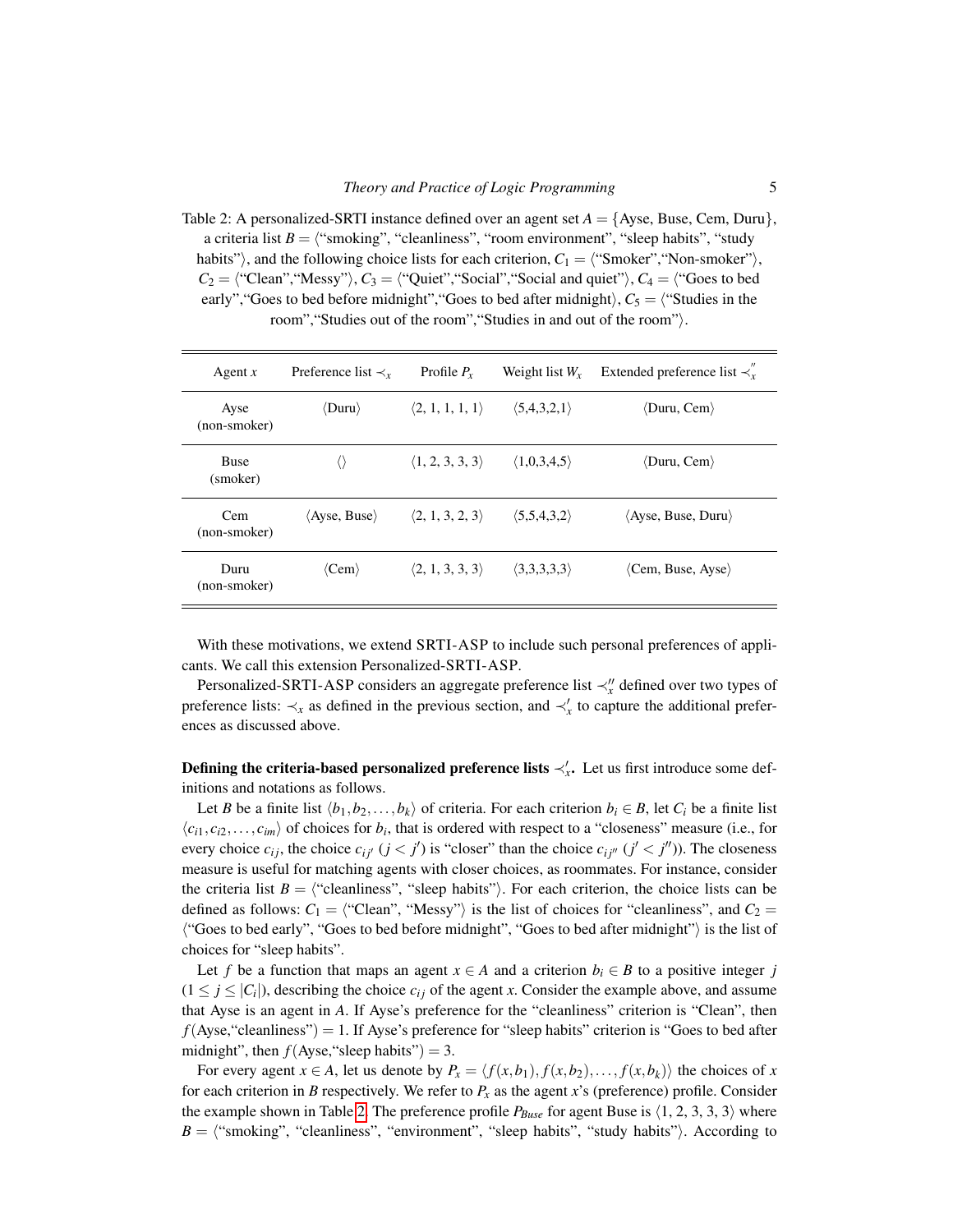*PBuse*, Buse prefers a roommate that is a "Smoker", 'Messy", "Social and quiet","Goes to bed after midnight","Studies in and out of the room."

Every criterion in *B* may have a different importance for each agent. For instance, agent Ayse may give more importance to "study habits" while agent Buse gives more importance to "cleanliness." To take into account the importance of these criteria, we introduce a weight function *w* that maps an agent  $x \in A$  and a criterion  $b_i \in B$  to a non-negative integer such that  $w(x, b_i)$  denotes the importance of the criterion  $b_i$  for  $x \in A$ . For every agent  $x \in A$ , let us denote by the weight list  $W_x = \langle w(x, b_1), w(x, b_2), \ldots, w(x, b_k) \rangle$  the respective weights of criteria in *B* for *x*. Note that  $w(x, b_i) > w(x, b_j)$  implies that the criterion  $b_i$  is more important than the criterion  $b_j$  for agent *x*. We say that  $w(x, b_i) = 0$  to indicate that the criterion  $b_i$  is not important for agent *x*. For the example shown in Table [2,](#page-4-0)  $W_{Buse} = \langle 1,0,3,4,5 \rangle$ : the most important criterion for Buse is "study habits", and the "cleanliness" criterion is not important.

For every agent  $x \in A$ , with a profile  $P_x$  and a weight list  $W_x$ , let us denote the criteria of the same weight  $u > 0$  and the agent x's choices for them, by a nonempty set  $E_u$  of tuples as follows:

$$
E_u = \{ (f(x, \pi_i), \pi_i) \mid u = w(x, \pi_i) > 0, \pi_i \in \{b_1, b_2, \ldots, b_k\} \}.
$$

Then, for every agent  $x \in A$ , we define a sorted profile  $P'_x$  for *x*, with respect to  $P_x$  and  $W_x$ , as follows:

$$
P'_x = \langle E_{u_1}, E_{u_2}, \dots, E_{u_m} \rangle
$$
 where  $m \leq k$ , and, for each  $i \ (1 \leq i < m)$ ,  $u_i > u_{i+1}$ .

In Table [2,](#page-4-0) the sorted profile for Cem is  $P'_{Cem} = \langle \{(2, "smoking"), (1, "cleanliness")\}, \{(3, "room$ environment")},  $\{(2, "sleep habits")\}, \{(3, "study habits")\}\}\text{ considering the importance of each$ criterion for him:  $w(\text{Cem}, \text{``smoking''}) = w(\text{Cem}, \text{``cleanlines''}) = 5, w(\text{Cem}, \text{``room})$ environment") = 4,  $w(\text{Cem}, "sleep habits") = 3$ ,  $w(\text{Cem}, "study habits") = 2$ .

For every agent  $y \in A \setminus A_x$  (i.e., *y* is not acceptable to *x*), if there exists some criterion  $b_i \in B$ where  $w(x, b_i) > 0$  such that  $f(y, b_i) = f(x, b_i)$ , then we say that *y* is *choice-acceptable* to *x*. We denote by  $A'_x$  the set of all agents in  $A \setminus A_x$  that are choice-acceptable for *x*. In Table [2,](#page-4-0) since Ayse has no common choice with Buse, Ayse is not choice-acceptable for Buse. On the other hand, Duru has a common choice with Buse:  $f(Duru, "study habits") = f(Buse, "study habits") = 3;$ and thus Duru is choice-acceptable for Buse. We assume that *x* prefers every choice-acceptable *y* as a roommate compared to being single.

For every agent *x* with a sorted profile  $P'_x = \langle E_{u_1}, E_{u_2}, \dots, E_{u_m} \rangle$  ( $m \le k$ ), for every two agents *y* and *z* that are choice-acceptable to *x*, the agents *y* and *z* are *choice-equal* for *x* relative to the first *j* sets  $E_{u_1}, E_{u_2}, \ldots, E_{u_j}$  in  $P'_x$  (denoted  $y = x z|_j$ ) if the following holds:

- $\bullet$  *j* = 0, or
- $j > 0$ ,  $y = x z |_{j-1}$ , and, for every  $(f(x, \pi_i), \pi_i) \in E_{u_j}$ ,  $f(x, \pi_i) = f(y, \pi_i) = f(z, \pi_i)$ .

We say that *x* prefers *y* to *z* with respect to a sorted profile  $P'_x$  (denoted  $y \prec'_x z$ ) if the following holds for some  $j > 0$ :

- $y = x \nvert_{i=1}$ , and
- $|\{\pi_i | (f(x, \pi_i), \pi_i) \in E_{u_j}, f(x, \pi_i) = f(y, \pi_i)\}| > |\{\pi_i | (f(x, \pi_i), \pi_i) \in E_{u_j}, f(x, \pi_i) = f(z, \pi_i)\}|.$

For agent *x*, we say that  $y \sim'_x z$  if  $y \nless'_x z$  and  $z \nless'_x y$ .

A *criteria-based personalized preference list*  $\prec'_x$  is a partial ordering of *x*'s preferences over  $A'_x$ with respect to a sorted profile  $P_x^j$ , where such incomparability is transitive.

For example, in Table [2,](#page-4-0) for Ayse,  $P'_{Ayse} = \langle E_5, E_4, E_3, E_2, E_1 \rangle$  where  $E_5 = \{(2, \text{``smoking''})\},$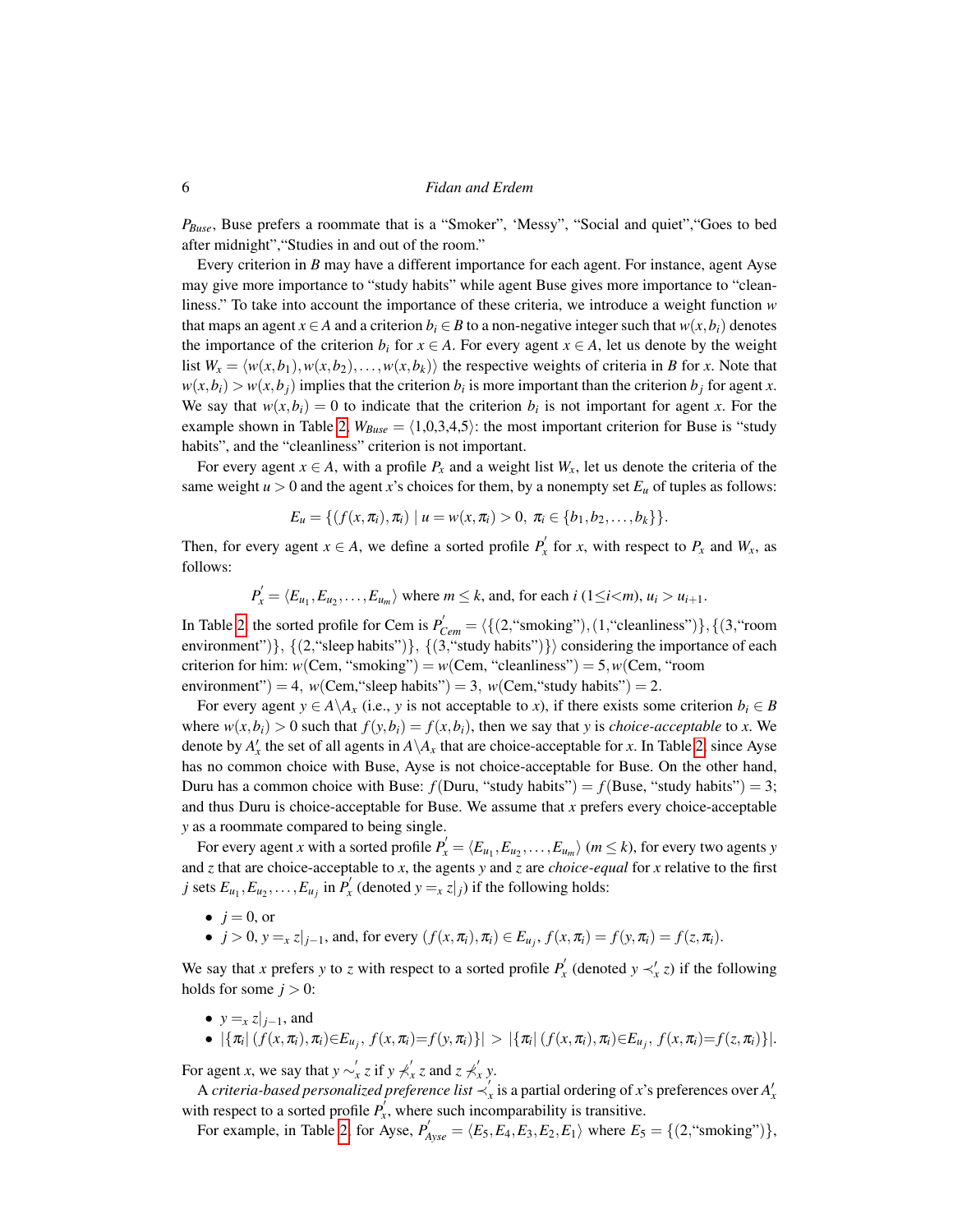$E_4 = \{(1, \text{``cleaniness''})\}, E_3 = \{(1, \text{``room environment''})\}, E_2 = \{(1, \text{``sleep habits''})\}, \text{and } E_1 =$ {(1,"study habits")}. Cem is choice-acceptable for Ayse: *f*(*Cem*,"smoking")=*f*(Ayse,"smoking")=2. Then, the criteria-based personalized preference list  $\prec'_{Ayse}$  is  $\langle Cem \rangle$ : Ayse prefers Cem as a roommate compared to being single.

For Buse,  $P'_{Buse} = \langle E_5, E_4, E_3, E_1 \rangle$  where  $E_5 = \{(3, \text{``study habits''})\}, E_4 = \{(3, \text{``sleep habits''})\},$  $E_3 = \{(3, \text{``room environment''})\}\$ *,*  $E_1 = \{(1, \text{``smoking''})\}\$ . Since Ayse has no common choice with Buse, Ayse is not choice-acceptable for Buse. On the other hand, Cem and Duru are choiceacceptable for Buse. Then, Duru  $\frac{1}{\gamma_{\text{Buse}}}$  Cem since

- for the criterion  $\pi_1$  = "study habits" in  $E_5$ ,  $f$ (Buse, $\pi_1$ )= $f$ (Duru, $\pi_1$ )= $f$ (Cem, $\pi_1$ )=3, and thus Duru  $=_{Buse}$  Cem  $|_1$ ; and
- for the criterion  $\pi_2$ ="sleep habits" in  $E_4$ ,  $f(Duru, \pi_2) = f(Buse, \pi_2) = 3$  while  $f(Buse, \pi_2) \neq$  $f(\text{Cem}, \pi_2) = 2$ . Therefore,  $|\{\pi_i | (f(\text{Buse}, \pi_i), \pi_i) \in E_4, f(\text{Duru}, \pi_i) = f(\text{Buse}, \pi_i)\}| = 1$  is larger  ${\tan |\{\pi_i | (f(x, \pi_i), \pi_i) \in E_4, f(\text{Buse}, \pi_i) = f(\text{Cem}, \pi_i)\}| = 0.}$

Then, the criteria-based personalized preference list  $\prec'_{Buse}$  is  $\langle$ Duru, Cem $\rangle$ .

For Duru,  $P'_{Duru} = \langle E_3 \rangle$  where  $E_3 = \{(3, \text{``study habits''}), (3, \text{``sleep habits''}), (3, \text{``room environment''})\}$ ment"), (2, "smoking"), (1, "cleanliness") }. Ayse and Buse are choice-acceptable for Duru. Then, Buse  $\prec'_{Duru}$  Ayse since  $|\{\pi_i | (f(Duru, \pi_i), \pi_i) \in E_3, f(Duru, \pi_i) = f(Buse, \pi_i)\}| = 3$  is larger than  $|\{\pi_i | (f(x, \pi_i), \pi_i) \in E_{u_1}, f(\text{Duru}, \pi_i) = f(\text{Ayse}, \pi_i)\}| = 2$ . Then the criteria-based personalized preference list  $\prec'_{Duru}$  is  $\langle Buse, Ayse \rangle$ .

**Defining the extended preference lists**  $\prec''_x$ . We define  $\prec''_x$  as an extended preference list by concatenating  $\prec_x$  and  $\prec'_x$  depending on the importance given to these two types of lists. For the instance in Table [2,](#page-4-0) suppose that the preference lists ≺*<sup>x</sup>* are more important. Then the preference list  $\prec'_x$  is appended to end of the preference list  $\prec_x$ . Then the extended preference list of Buse is  $\prec_{Base}'''' =$   $\langle$ Duru, Cem $\rangle$ . The extended preference lists for other agents are as shown in Table [2.](#page-4-0)

**Personalized-SRTI** is then characterized by  $(A, \prec'')$  where *A* is a finite set of agent, and  $\prec''$  is collection of the extended preference list of each agent  $x \in A$ . To solve Personalized-SRTI, we utilize SRTI-ASP as described in Section [2.](#page-1-0)

## 4 Most-SRTI: SRTI with Most Preferred Criteria

<span id="page-6-0"></span>Instead of considering individual importance of the criteria for each agent, we can consider the most preferred criteria (e.g., identified by large surveys) and try to find stable roommate matchings accordingly. For such applications, we introduce a new definition for stable matchings.

**Most-SRTI.** Let *W* be a criteria list  $\langle b_1, b_2, \ldots, b_k \rangle$  sorted with respect to their overall importance for all agents. For each criterion  $b_i \in W$ , let  $C_i$  be a finite list of choices ordered with respect to a closeness measure, as discussed in the previous section. Let *f* be a function that maps an agent  $x \in A$  and a criterion  $b_i \in W$  to a positive integer  $j$  ( $a \le j \le |C_i|$ ).

We start with the set M of all stable matchings of a given SRTI instance  $(A, \prec)$ , and define a series of subsets  $\mathcal{M}_{max}(i)$  of these matchings to maximize the overall satisfaction of the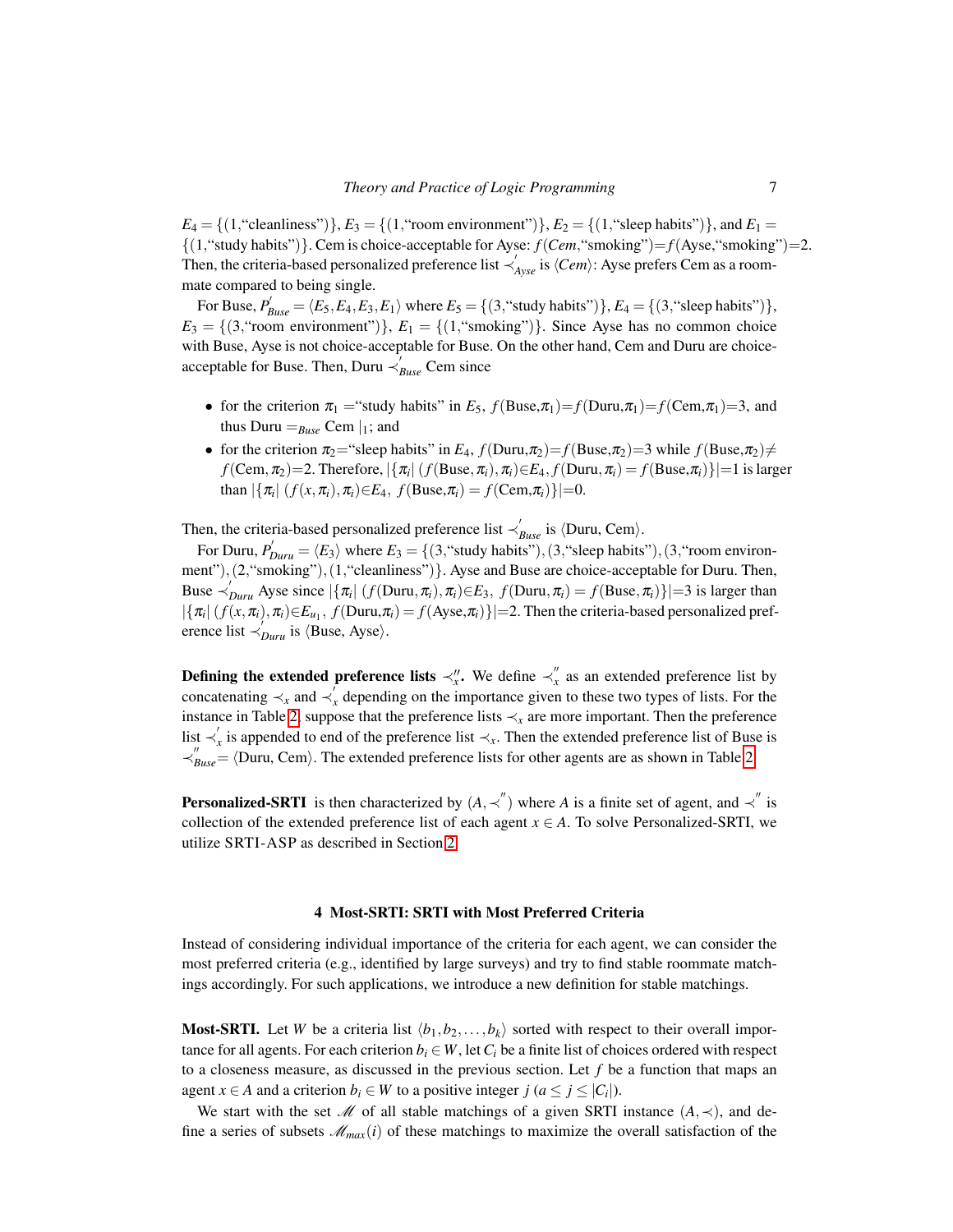roommates with respect to the closeness of their choices for the criterion  $b_1, b_2, \ldots, b_k$ :

$$
\mathcal{M}_{max}(0) = \mathcal{M}
$$
  
\n
$$
\mathcal{M}_{max}(i) = \{M \in \mathcal{M}_{max}(i-1) | 1 \leq i \leq |W|, \forall M' \in \mathcal{M}_{max}(i-1) \text{ s.t. } M' \neq M, \sum_{x \in A} |f(x, b_i) - f(M'(x), b_i)| \geq \sum_{x \in A} |f(x, b_i) - f(M(x), b_i)| \}.
$$

Then, a stable matching  $M \in \mathcal{M}_{max}(|W|)$  is called a *most preferred criteria based stable matching* with respect to the criteria list *W*. We call the problem of finding such a stable matching, Most-SRTI.

For example, consider the instance in Table [2.](#page-4-0) Instead of considering the individual importance of the criteria for each applicant, let us take  $W = \langle$ "smoking", "cleanliness", "room environment", "sleep habits", "study habits"). Hence, we try to find a matching that maximizes first the number of roommates which are close to each others in terms of their smoking criteria, and then, subject to this condition, maximizes the number of roommates which are close to each other in terms of their cleanliness criteria, and then, subject to this condition, maximizes the number of roommates which are close to each others in terms of their room environment criteria, and then, subject to this condition, maximizes the number of roommates which are close to each others in terms of their sleep habits criteria, and then, subject to this condition, to maximizes the number of roommates which are close to each others in terms of their study habits criteria. A stable matching at the end is called a most-preferred stable matching.

Solving Most-SRTI using ASP We can solve Most-SRTI in ASP utilizing weighted weak constraints of different priorities. The idea is to introduce weighted weak constraints to express preferences for each criterion, where the higher priorities are given for the most preferred criteria.

For each agent *x*, for each criterion  $b_i \in W$ , we describe the choice  $r \in C_i$  of *x* for  $b_i$  (i.e.,  $f(x, b_i) = r$  by atoms. For instance, we introduce atoms of the form *bedTime*(*x*,*r*) to describe that  $f(x,$  "sleep habits") =  $r$ . Then the preferences of agents can be represented as follows:

- *bedTime* $(x, 1)$ : the agent *x* prefers a roommate who goes to bed before 11 pm,
- *bedTime* $(x, 2)$ : the agent *x* prefers a roommate who goes to bed before midnight,
- *bedTime*( $x$ ,3): the agent *x* prefers a roommate who goes to bed after midnight.

Using these atoms, the following weak constraint tries to maximize the number of roommates who are close to each other in terms of their sleep habits:

<span id="page-7-1"></span>
$$
\widetilde{\leftarrow} \{room(x, y), bedTime(x, r1), bedTime(y, r2)\}.[|r1 - r2| \mathcal{Q} p, x, y] \tag{1}
$$

Here, the priority *p* is assigned a high value if "sleep habits" is one of the most preferred criteria.

For the "cleanliness" criterion, the preferences of agents can be represented by the following atoms of the forms:

- *cleanliness* $(x, 1)$ : the agent *x* tends to keep his/her room clean,
- *cleanliness* $(x, 2)$ : the agent *x* tends to keep his/her room messy.

Using these atoms, the following weak constraints try to maximize the number of roommates who are close to each other in terms of their cleanliness degrees:

<span id="page-7-0"></span>
$$
\widetilde{\leftarrow} \{room(x, y), clean liness(x, r1), clean liness(y, r2)\}.[|r1 - r2|@p, x, y]
$$
\n(2)

Consider, for instance, "smoking" habits. This is an important criterion to match roommates even if they live on a smoke-free campus. According to the following questions:<sup>2</sup>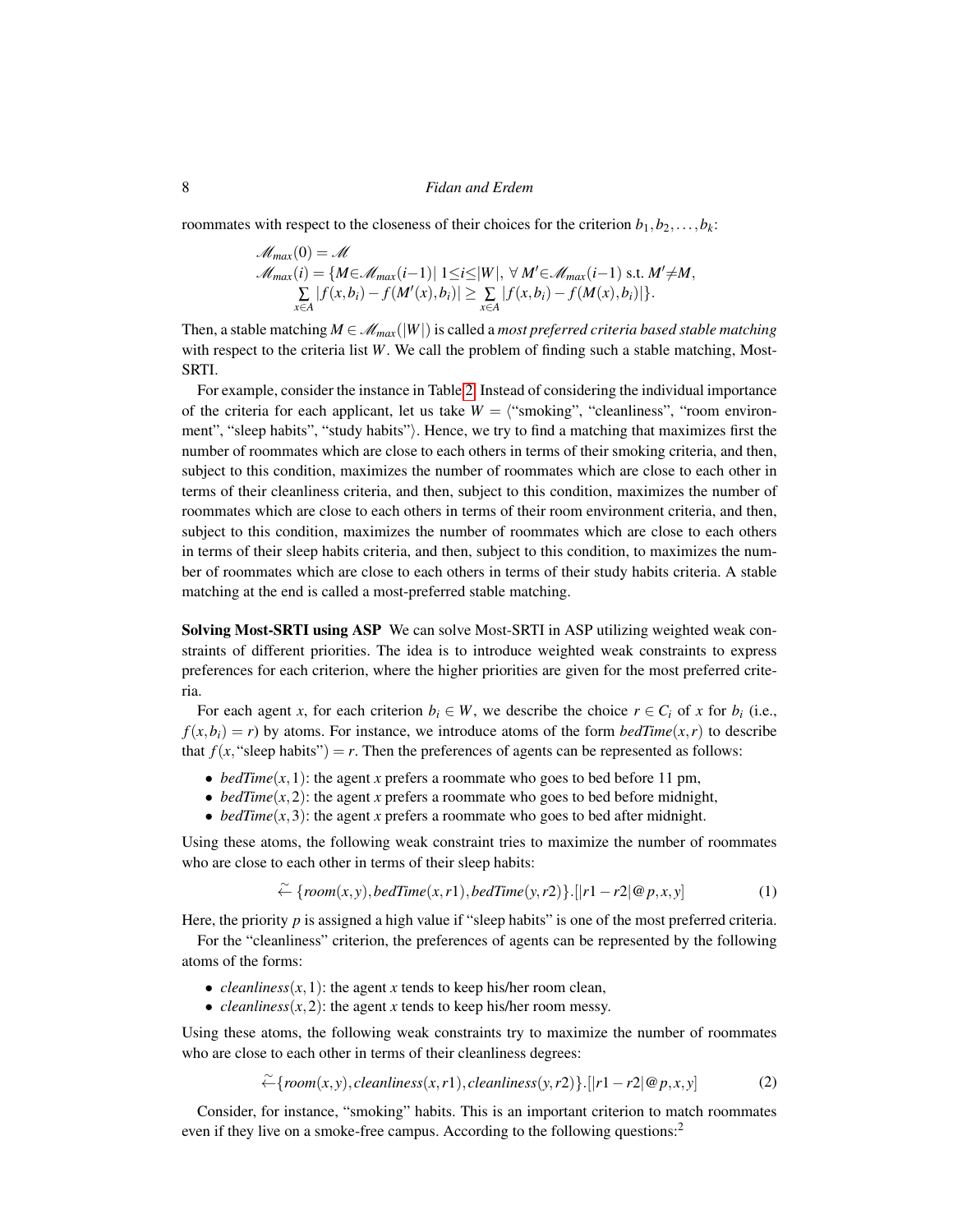- Are you smoker? Yes No
- Are you comfortable with a roommate that is a smoker?  $\circ$  Yes  $\circ$  No

we can describe the smoking habits of the agents with atoms of the forms  $smoker(x)$ , *nonsmoker* $(x)$ , and their preferences with the following atoms of the forms:

- *comfortableSmoker* $(x, 1)$ : the agent *x* is comfortable with a smoker roommate,
- *comfortableSmoker*( $x$ ,  $2$ ): the agent  $x$  is not comfortable with a smoker roommate.

We can define non-smoker agents who are comfortable with a smoker roommate:

 $smokeComfor(x, y) \leftarrow nonsmoker(x), comfortableSmoker(x, 1), smoker(y).$ 

We can define agents who is not comfortable with a smoker roommate:

 $\neg \mathit{smokeComfor}(x, y) \leftarrow \mathit{comfortableSmoker}(x, 2), \mathit{smoker}(y).$ 

Then the following weak constraints can be added to our ASP formulation to maximize the number of roommates who are comfortable with each others in terms of their smoking habits with the given priority *p*:

<span id="page-8-0"></span>
$$
\widetilde{\leftarrow} \{room(x, y), \text{not } smokeComfor(x, y), nonsmoker(x), smoker(y)\}.[1@p, x, y] \newline \widetilde{\leftarrow} \{room(x, y), \neg smokeComfor(x, y), smoker(x), smoker(y)\}.[1@p, x, y] \tag{3}
$$

According to the "room Environment" criterion,<sup>4</sup> the preferences of agents can be represented by atoms of the form:

- *roomEnvironment* $(x, 1)$ : the agent *x* wants his/her room to be quiet and study oriented,
- *roomEnvironment* $(x, 2)$ : the agent *x* wants his/her room to social gathering place for friends to hang out,
- *roomEnvironment* $(x, 3)$ : the agent *x* wants his/her room to be a combination of social and quiet.

Using these atoms, the following weak constraint tries to maximize the number of roommates who are close to each other in terms of their room description:

<span id="page-8-1"></span>←  ${~\left \{room(x, y), roomEnvironment(x, r1), roomEnvironment(y, r2)}\}.$  [| $r1 - r2$ ]  $@p, x, y$ ] (4)

Another important criterion is "study Habits." For this criterion,<sup>4</sup> the preferences of applicants can be represented by the following atoms of the form  $\text{studyHabit}(x, r)$ :

- *studyHabit* $(x, 1)$ : the agent *x* expects to study in his/her room,
- *studyHabit* $(x, 2)$ : the agent *x* expects to study outside of his/her room,
- *studyHabit* $(x, 3)$ : the agent *x* expects to study both inside and outside of his/her room.

Using these atoms, the following weak constraint tries to maximize the number of roommates which are close to each other in terms of their study environment:

<span id="page-8-2"></span>
$$
\widetilde{\leftarrow} \{room(x, y), studyHabit(x, r1), studyHabit(y, r2)\}.[|r1 - r2|@p', x, y]
$$
\n(5)

Here, the priority p' is assigned a lower value if *Study Habits* is not one of the most preferred criteria.

Note that we can combine different domain-independent measures of SRTI with domainspecific measures, by assigning different priorities to them.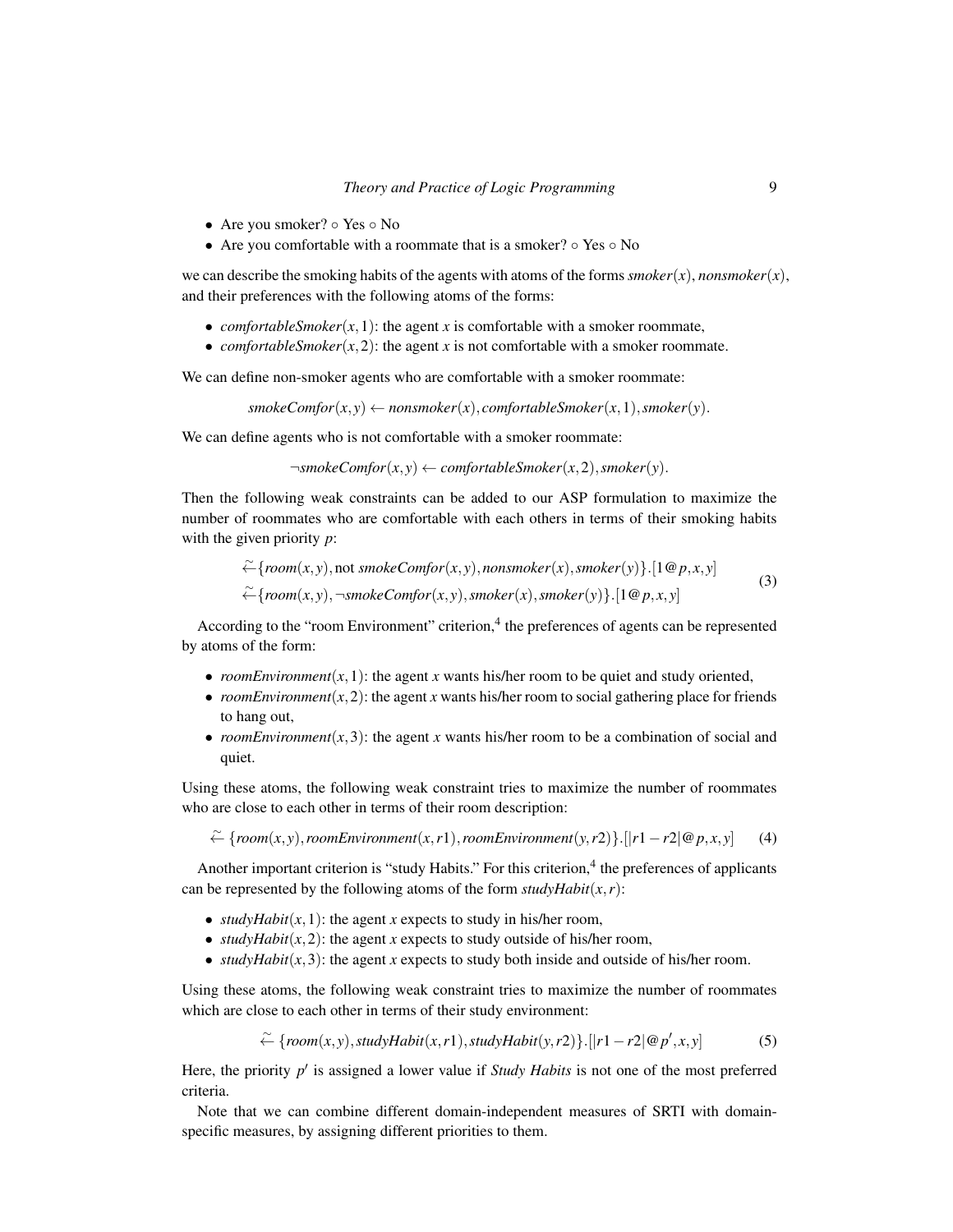#### 5 Diversity Preferences

In addition to the student's preferences, the schools may prefer matchings to increase diversity. For example, they may want to match student from various departments, different classes, countries. Also, some students may be forbidden to match with each other (like in the hedonic diversity games [\(Boehmer and Elkind 2020\)](#page-16-7)) where the school partition the students into two groups for diversity preferences.

Consider, for instance, maximizing the number of roommates from different departments at a university. A student's department can be defined by atoms of the form  $department(x, d)$  ("the student *x*'s department is *d*"). Then, the following weak constraints can be added to our ASP formulation, to maximize the number of roommates from different departments:

←  ${$  {room(x,y), *department*(x,d1), *department*(y,d2),  $d1 ≠ d2$ }.[1@*p,x,y*]

The school may not want to allow some students to be roommates. Then, such students can be defined by atoms of the form *forbidden*( $x, y$ ) ("students  $x$  and  $y$  are forbidden to be roommates"), and the following hard constraints can be added to our ASP formulation:

 $\leftarrow$  *forbidden* $(x, y)$ , *room* $(x, y)$   $(x \neq y)$ .

Therefore, the diversity-related constraints and preferences can be easily added to SRTI-ASP.

#### 6 Experimental Evaluations

We have experimentally evaluated Personalized-SRTI to understand its scalability over SRTI instances with additional knowledge, and compared Personalized-SRTI with Most-SRTI.

Scalability of Personalized-SRTI. For benchmarks, as a basis, we have used the SRTI instances randomly generated for our earlier experiments [\(Erdem et al. 2020\)](#page-16-4). It is based on the following idea [\(Mertens 2005\)](#page-17-8): 1) generate a random graph ensemble  $G(n, p)$  according to the Erdos-Renyi model (Erdös and Rényi 1960), where  $n$  is the required number of agents and  $p$  is the edge probability (i.e., each pair of vertices is connected independently with probability *p*); 2) since the edges characterize the acceptability relations, generate a random permutation of each agent's acceptable partners to provide the preference lists. We define the *completeness degree* for an instance as the percentage *p* ∗ 100.

We have considered instances of different sizes, where the number of agents are 40, 60, 80,100, 150 and 200, and the completeness degrees are 25%, 50%. For each number of agents and for each completeness degree, there are 20 instances. Then, for each instance, for each agent in that instance, we have randomly generated the agent's choices for each criterion, and the importance of each given criteria according to the agent. For each instance, we have considered 2–5 criteria.

In our experiments, we have used CLINGO (Version 5.2.2) on a machine with Intel Xeon $(R)$ W-2155 3.30GHz CPU and 32GB RAM. The results are shown in Figure [1.](#page-10-0)

We make the following observations from this figure, similar to our observations [\(Erdem et al.](#page-16-4) [2020\)](#page-16-4) over SRTI experiments: As the number of agents and the completeness degree increase, the computation times increase. In addition, as the number of criteria increase, the computation times increase.

Note that the initial completeness degree changes as additional knowledge is included about preferences of agents over different criteria. For Personalized-SRTI instance, the completeness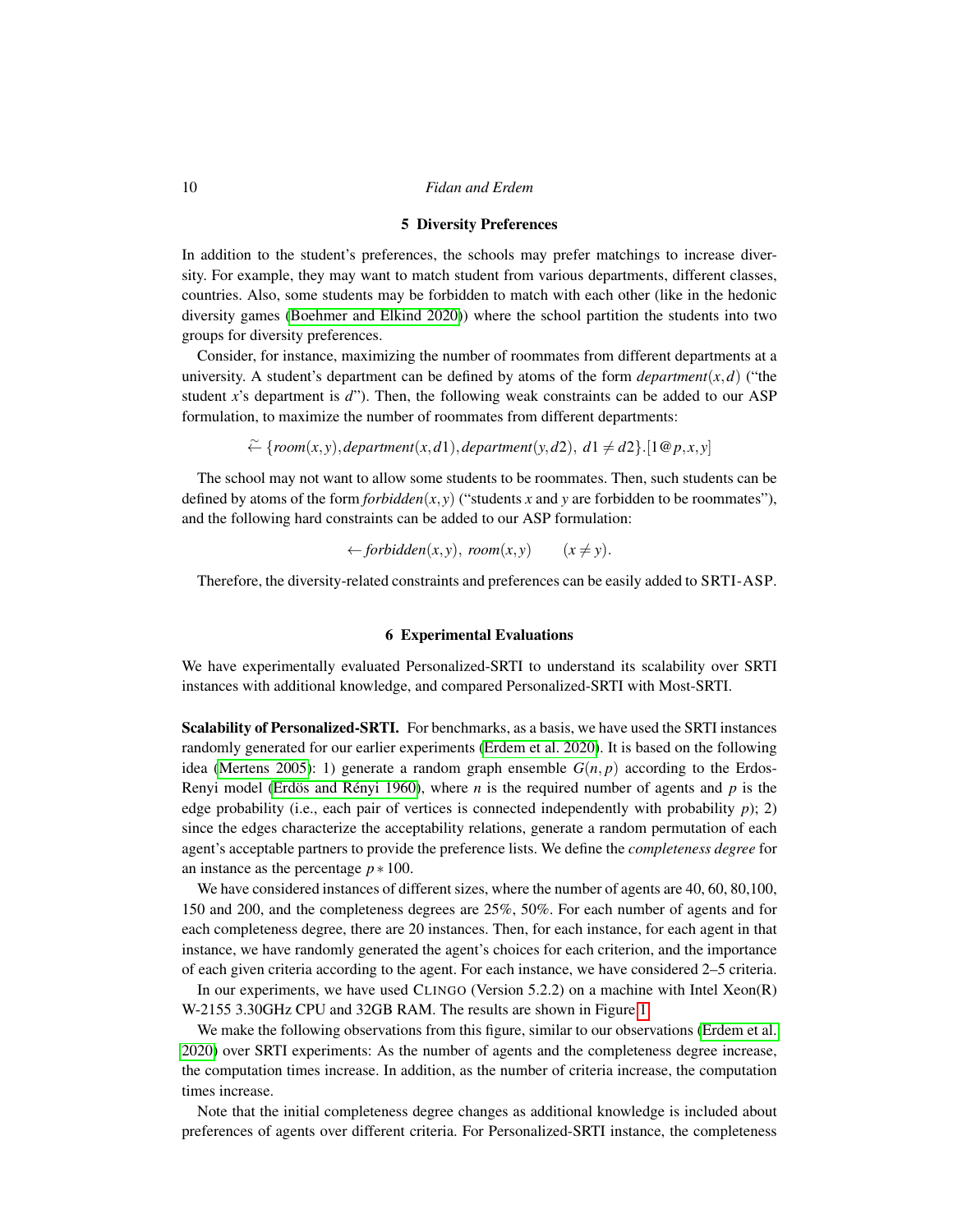<span id="page-10-0"></span>

Fig. 1: Scalability of Personalized-SRTI-ASP as the number of criteria and the completeness degrees increase, for instances where the initial completeness degree is 25% (the left figure) and the initial completeness degree is 50% (the right figure).

degree is around

$$
\frac{n \times \frac{d}{100} + n \times (1 - \frac{d}{100}) \times \frac{m}{m+1}}{n} \times 100
$$

where *n* is the number of agents, *d* is the initial completeness degree, and *m* is the number of criteria. Therefore, the completeness degree of a Personalized-SRTI depends on the initial completeness degree and the number of criteria but not on the number of agents. Consider an instance where  $d = 25$  and  $m = 3$ . We expect that the completeness degree be around 81% depending on the preferences of the agents. In fact, the completeness degree in our experiments is 83% (Figure [1\)](#page-10-0).

Personalized-SRTI vs. Most-SRTI. For benchmarks, as a basis, we have used the SRTI instances randomly generated for our earlier experiments [\(Erdem et al. 2020\)](#page-16-4) as described above.

For each instance, for each agent, we have randomly generated the agent's choices for the most popular three criteria, which are cleanliness, sleep habit and study habit. The importance of each given criteria is fixed as 1,2,3 respectively.

The results of our experiments for 40–200 agents are shown in Table [3.](#page-11-0) We can observe that Most-SRTI performs better than Personalized-SRTI. For both approaches, the computation times for finding a stable matching (if one exists) and finding out that there exists no stable matching are comparable to each other. We can make further observation: As the completeness degree increase, the computation times of Most-SRTI more increase than Personalized-SRTI.

## 7 A Real-World Application

In collaboration with more than 200 students at Sabanci University, we have investigated the applicability of our methods for Personalized-SRTI.

First, we have conducted a survey to select the most important 5 criteria that should be included in a dormitory application. Next, we have conducted a survey to get the preferences of each student for each criterion. Next, we have conducted a survey to evaluate the usefulness of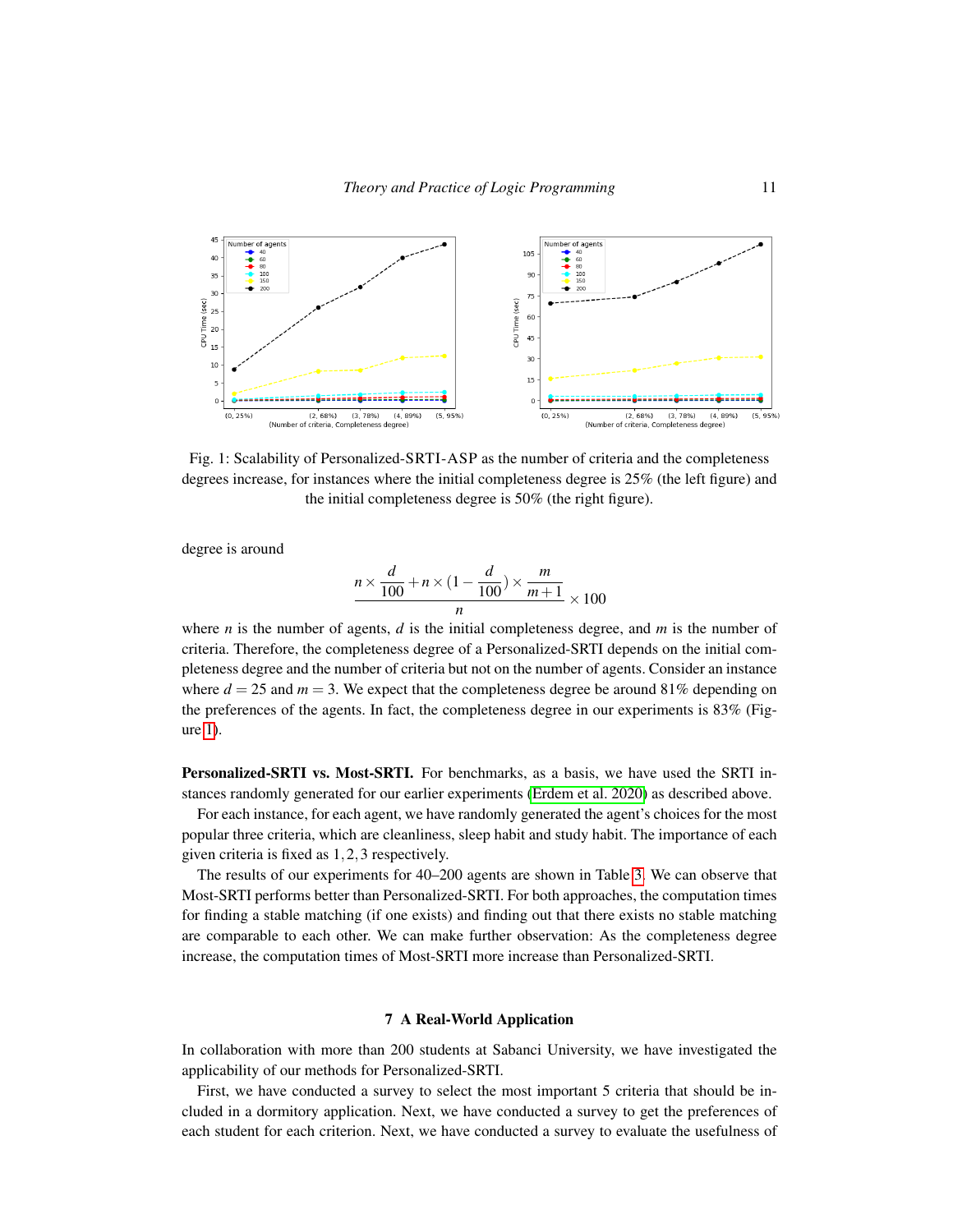<span id="page-11-0"></span>12 *Fidan and Erdem*

|                                |     |                               | Personalized-SRTI                                | Most-SRTI          |                    |
|--------------------------------|-----|-------------------------------|--------------------------------------------------|--------------------|--------------------|
| initial completeness<br>degree | A   | #instances with<br>a solution | completeness degree<br>with additional knowledge | avg. time<br>(sec) | avg. time<br>(sec) |
| 25%                            | 40  | 11                            | 83%                                              | 0.109              | 0.015              |
|                                | 60  | 10                            |                                                  | 0.379              | 0.056              |
|                                | 80  | 13                            |                                                  | 1.072              | 0.142              |
|                                | 100 | 14                            |                                                  | 2.469              | 0.353              |
|                                | 150 | 8                             |                                                  | 14.556             | 2.331              |
|                                | 200 | 10                            |                                                  | 51.640             | 11.116             |
| 50%                            | 40  | 11                            | 89%                                              | 0.149              | 0.059              |
|                                | 60  | 16                            |                                                  | 0.636              | 0.257              |
|                                | 80  | 13                            |                                                  | 1.903              | 0.822              |
|                                | 100 | 12                            |                                                  | 4.610              | 2.497              |
|                                | 150 | 14                            |                                                  | 42.273             | 25.563             |
|                                | 200 | 9                             |                                                  | 140.378            | 104.921            |

Table 3: Personalized-SRTI vs Most-SRTI.

<span id="page-11-1"></span>

Fig. 2: Results of the First Survey

Personalized-SRTI from the perspective of students. The surveys are given several months apart from each other, considering the availabilities of students.

## *7.1 First Survey: Which criteria should be considered in a dormitory questionnaire?*

Students prefer short application forms. With this motivation, first we have conducted a survey to find out which multiple choice questions presented in the second part of Table [4](#page-12-0) should be included in a dormitory questionnaire.

We have conducted this survey online (due to pandemic), at Sabanci University: 156 students have participated, 120 of them live in the dormitories, and 36 of them do not.

Figure [2](#page-11-1) shows the most popular five questions, chosen by more than 100 students.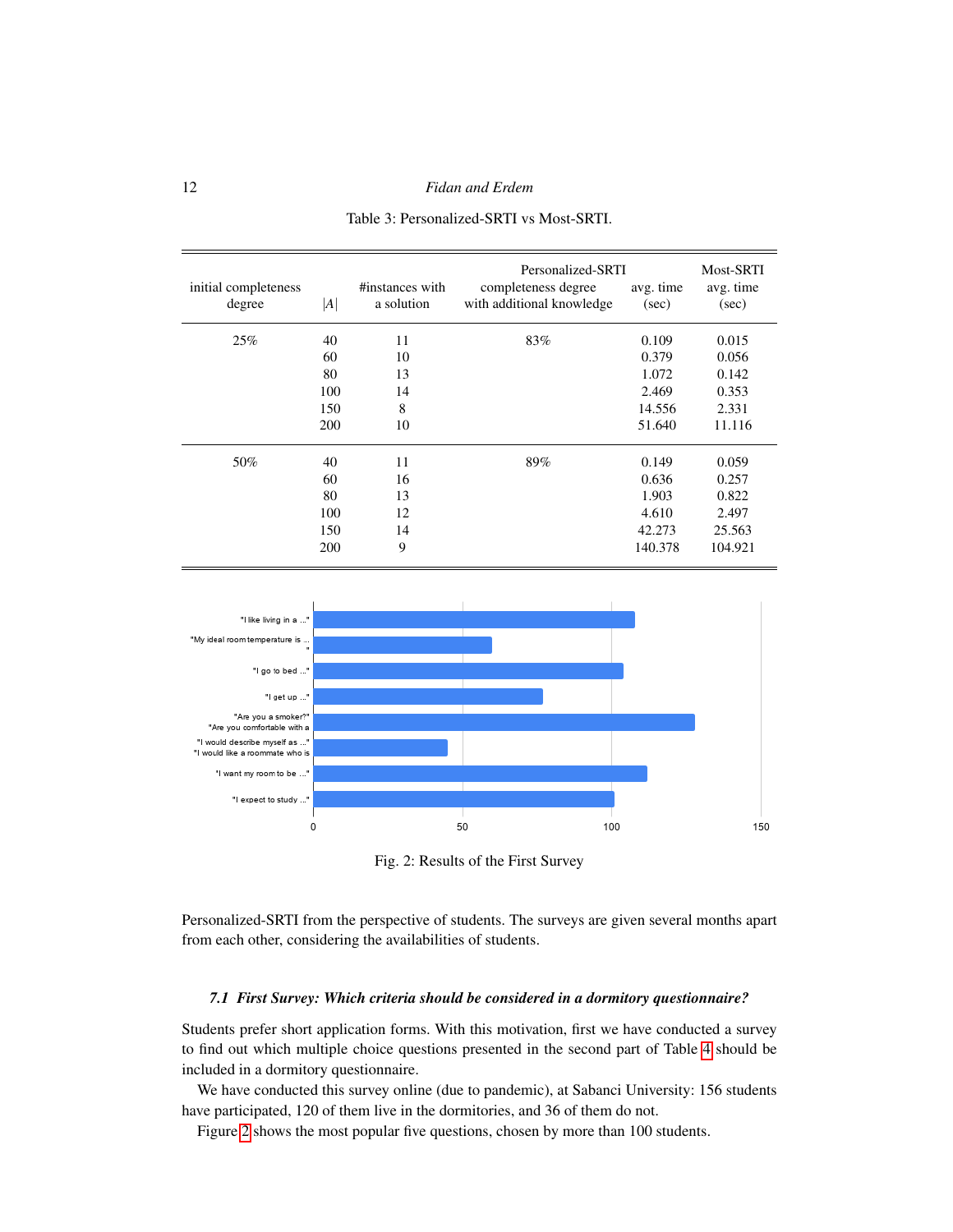Table 4: Roommate Questionnaire (First Survey)

<span id="page-12-0"></span>

| Part 1: About Yourself                                                                                      |
|-------------------------------------------------------------------------------------------------------------|
| 1. Do you live in dormitory?                                                                                |
| ○ Yes                                                                                                       |
| $\circ$ No                                                                                                  |
| 2. Which one do you prefer?                                                                                 |
| ○ Random roommate                                                                                           |
| • Roommate with similar expectations                                                                        |
| Part 2: About Dormitory Questionnaires                                                                      |
| 3. Which multiple choice questions should be included in the roommate questionnaire?                        |
| o "I like living in a " (a) Clean Space (b) Messy Space (c) Indifferent                                     |
| $\circ$ "My ideal room temperature is " (a) Cold (below 18 °C) (b) Fairly cold (18 °C-21 °C)                |
| (c) Fairly warm $(21 °C-24 °C)$ (d) Warm (above 24 °C)                                                      |
| o "I go to bed " (a) Before 11pm (b) Before Midnight (c) After Midnight                                     |
| $\circ$ "I get up " (a) Before 8am (b) 8am - 10am (c) 10am - 12pm (d) 12pm or later                         |
| $\circ$ "Are you a smoker?" & "Are you comfortable with a roommate that is a smoker?" (a) Yes (b) No        |
| $\circ$ "I would describe myself as " & "I would like a roommate who is " (a) Shy (b) Fairly Shy            |
| (c) Fairly Outgoing (d) Outgoing                                                                            |
| o "I want my room to be " (a) Quiet and study oriented (b) A social gathering place for friends to hang out |
| (c) A combination of social and quiet                                                                       |
| $\circ$ "I expect to study " (a) In my room (b) Outside of my room (c) Both inside and outside of my room   |
|                                                                                                             |

#### *7.2 Second Survey: What are your preferences?*

As a result of the first survey in Table [4,](#page-12-0) a roommate questionnaire (Table [5\)](#page-13-0) is prepared with respect to the most preferred five criteria. The purpose of this survey is to generate real data for roommate matching: for each student, we gather the importance of criteria as well as their preferences for each criterion.

We have conducted this survey online (due to pandemic), at Sabanci University: 81 students have filled this survey.

According to the survey results, the following order of the given criteria describes the overall importance: smoking habits, cleanliness, room environment, sleep habits, and study habits.

This suggests solving a Most-SRTI problem instance, where the goal is to find a most preferred criteria based stable matching that tries to maximize first the number of roommates which are comfortable with each others in terms of their smoking habits, and then, subject to this condition, the number of roommates which are close to each others in terms of their cleanliness degree, and then, subject to this condition, the number of roommates which are close to each others in terms of their room description, and then, subject to this condition, the number of roommates which are prefer the same bedtime as close as possible, and then, subject to this condition, the number of roommates which are close to each others in terms of their study environment.

As described in Section [4,](#page-6-0) we add weighted weak constraints to our ASP formulation of SRTI (as described in Section [2\)](#page-1-0) to express preferences for each one of these five criteria, where the higher priorities are given for the most preferred criteria. Since the most important criteria is smoking habits, we add a weak constraint [\(3\)](#page-8-0) where the priority *p* is 5. Then, the next important criteria is cleanliness, we add a weak constraint [\(2\)](#page-7-0) where the priority *p* is 4. Then, we add a weak constraint [\(4\)](#page-8-1) where the priority  $p$  is 3. Then, we add a weak constraint [\(1\)](#page-7-1) where the priority  $p$ is 2. Finally, we add a weak constraint [\(5\)](#page-8-2) where the priority *p* is 1.

Using our ASP program augmented with all these weak constraints, we have experimented over the real data collected in this survey (i.e., preferences of agents for each criterion). A most preferred criteria based stable matching is computed in 4403.51 seconds, where roommates are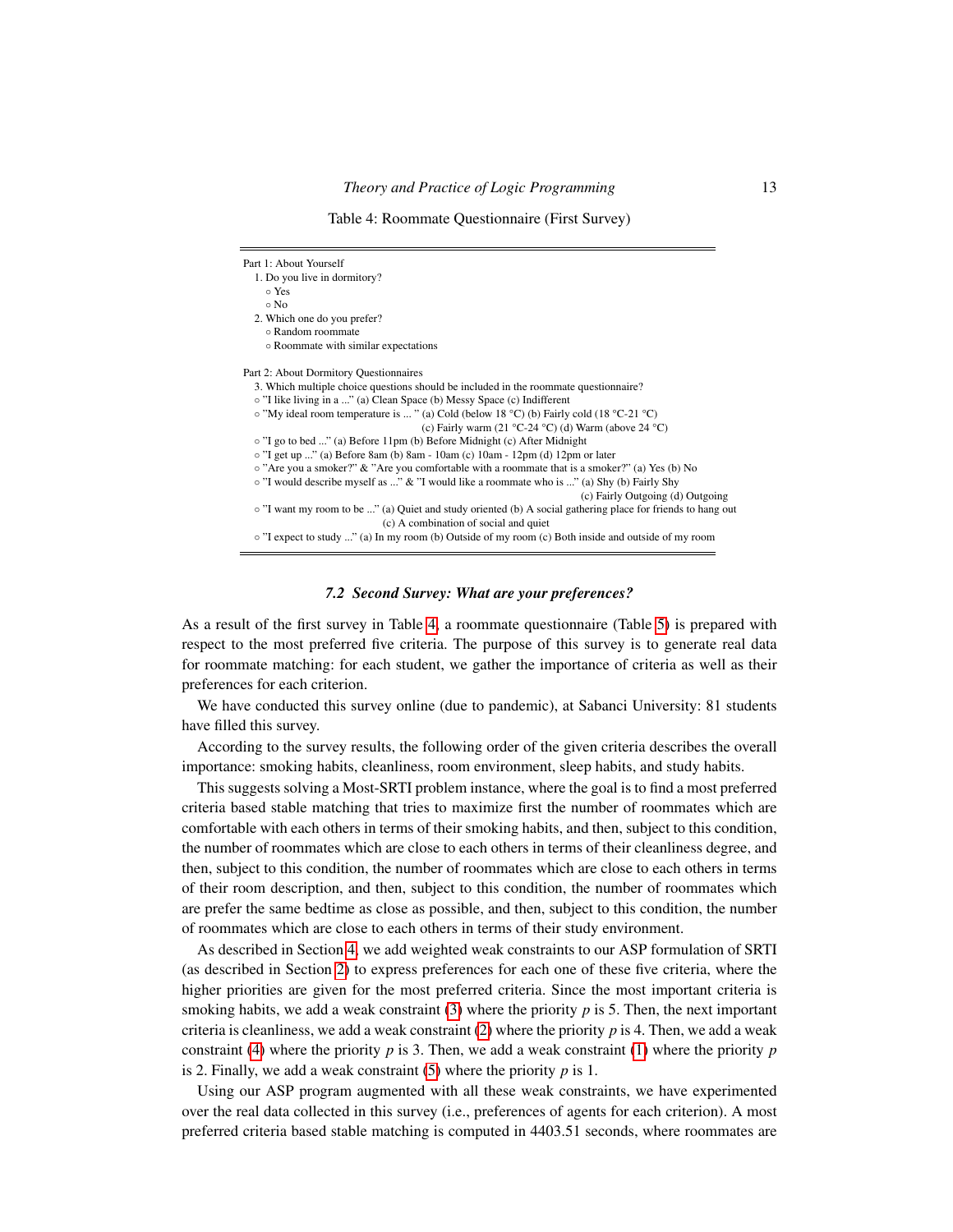Table 5: Roommate Questionnaire (Second Survey)

<span id="page-13-0"></span>

| First Name:                                                       |                                        |
|-------------------------------------------------------------------|----------------------------------------|
| Last Name:                                                        |                                        |
| Email:                                                            |                                        |
| Gender:                                                           | ⊙ Female ⊙ Male                        |
| I am requesting a specific roommate:                              |                                        |
| Sleep Habits:                                                     |                                        |
|                                                                   | o Before 11pm                          |
| $\bullet$ I go to bed                                             | o Before Midnight                      |
|                                                                   | o After Midnight                       |
|                                                                   |                                        |
| Cleanliness:                                                      |                                        |
|                                                                   | ○ Clean Place                          |
| • I like living in a                                              | o Messy Place                          |
|                                                                   | o Indifferent                          |
| <b>Smoking Habits:</b>                                            |                                        |
|                                                                   | o Yes                                  |
| • Are you a smoker?                                               | $\circ$ No                             |
|                                                                   |                                        |
| • Are you comfortable with a roommate that is a smoker?           | ∘ Yes                                  |
|                                                                   | ∘ No                                   |
| Room Environment:                                                 |                                        |
|                                                                   | o Quiet and study oriented             |
| • I want my room to be                                            | o A social gathering place for friends |
|                                                                   | to hang out                            |
|                                                                   | ○ A combination of social and quiet    |
|                                                                   |                                        |
| Study Habits:                                                     | o In my room                           |
| $\bullet$ I expect to study                                       | o Outside of my room                   |
|                                                                   | o Both inside and outside of my room   |
|                                                                   |                                        |
| Indicate the importance on the scale 1-5 of each of the following |                                        |
| with (1) being very important to you and                          |                                        |
| (5) being of little importance to you:                            |                                        |
| <b>Sleep Habits:</b>                                              |                                        |
| Cleanliness: ______                                               |                                        |
| <b>Smoking Habits:</b>                                            |                                        |
| <b>Room Environment:</b>                                          |                                        |
| <b>Study Habits:</b>                                              |                                        |

comfortable to each others in terms of the first three optimization criteria (smoking habits, cleanliness, room environment) but the importance of the sleep and study habits are 20 and 6 respectively. With anytime search, Figure [3](#page-14-0) shows that the most preferred criteria based stable matching is actually computed in 250 seconds; so the rest of the time is spent for optimality check.

# <span id="page-13-1"></span>*7.3 Third Survey: How good are the results of Personalized-*SRTI-ASP *compared to unstable matchings?*

In this survey, we have presented to the participants 3 Personalized-SRTI instances with 3 agents (like in Figure [4\)](#page-14-1). Each instance is presented with 3 matchings, including a personalized stable matching computed by Personalized-SRTI-ASP and 2 unstable matchings. We have requested the participants to choose the matching that makes sense the most. If they choose a matching different from the one computed by our method, we have asked for an explanation.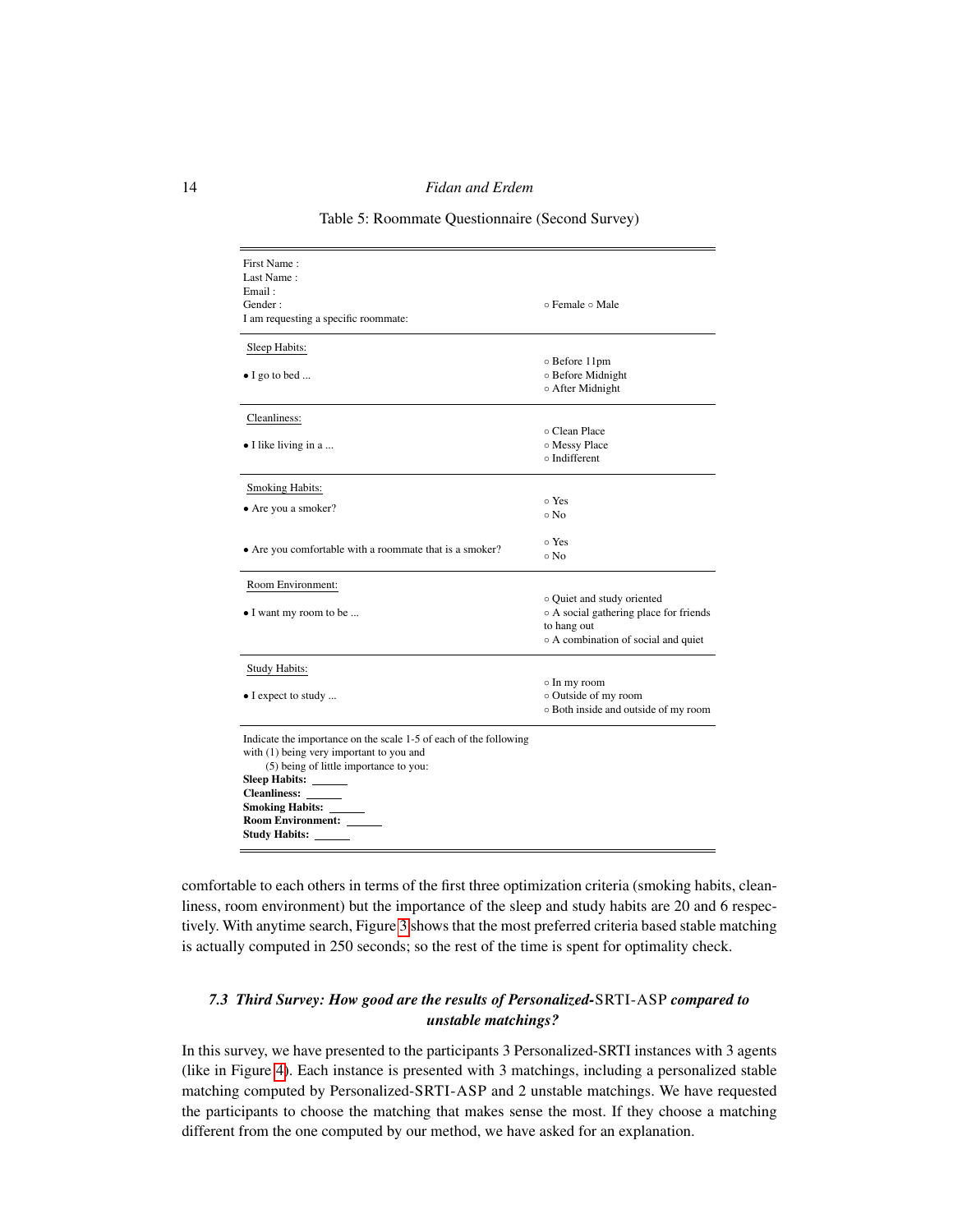<span id="page-14-0"></span>



<span id="page-14-1"></span>



We have conducted this survey online (due to pandemic), at Sabanci University: 59 students have participated in this survey. The survey is conducted in three groups (Red, Blue, Green) with different orderings of instances.

The percentages of choosing the stable matching computed by our method is shown in Table [6.](#page-14-2) According to the results, for 3 questions, many participants have chosen the personalized stable matchings computed by Personalized-SRTI-ASP. This shows that extending the preferences of

<span id="page-14-2"></span>Table 6: Results of the Third Survey: Percentages of the participants who chose the personalized stable matching computed by Personalized-SRTI-ASP.

| Participants (#)  | Question 1 | Question 2 | Ouestion 3 |
|-------------------|------------|------------|------------|
| Red Group (13)    | 77%        | 15%        | 15%        |
| Blue Group $(24)$ | 17%        | 96%        | 79%        |
| Green Group (22)  | 100%       | 73%        | 27%        |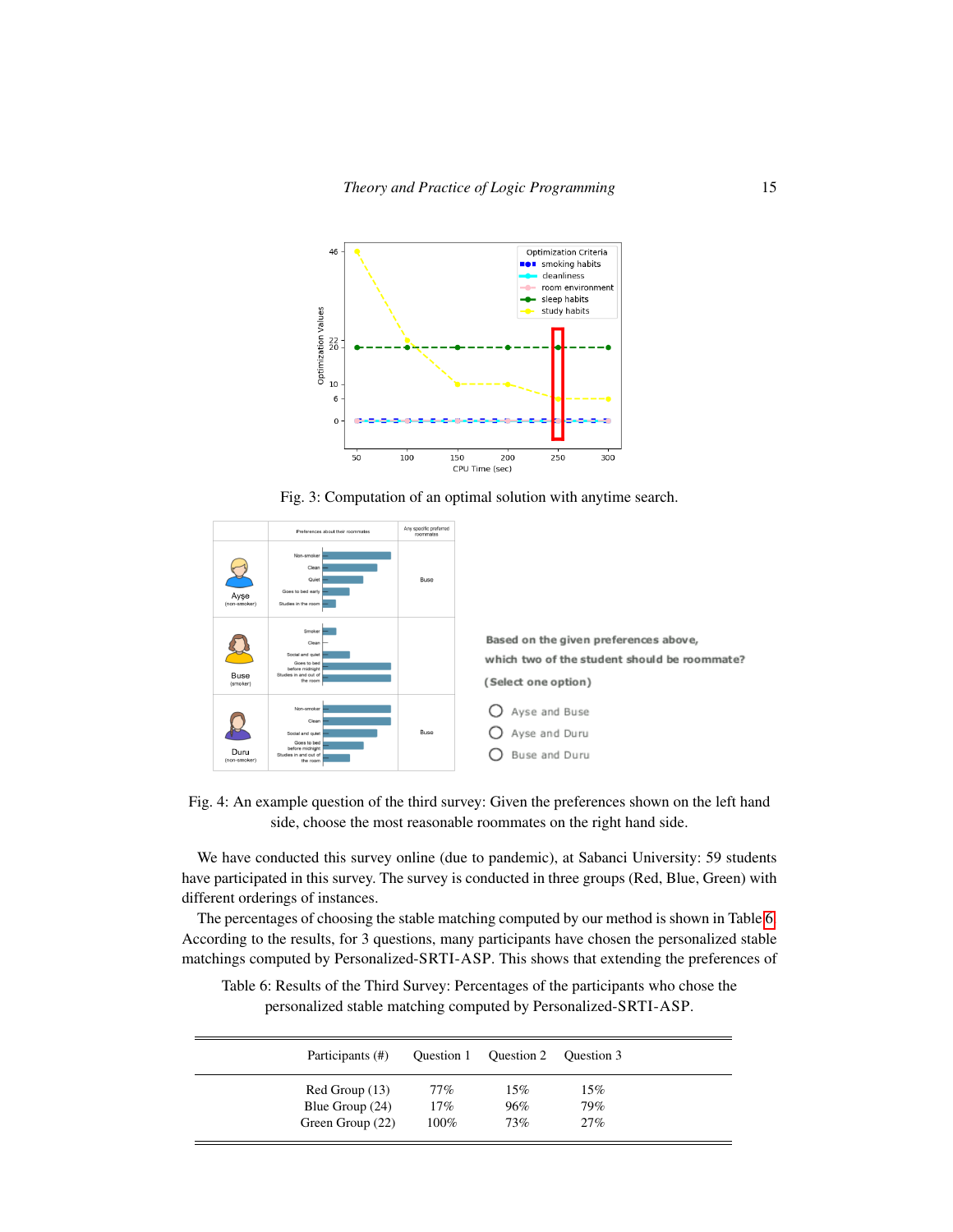agents with additional information about their habits and room environments is useful for the stable roommates problems.

We have also made interesting observations from the feedback and explanations provided by the participants, when they choose a matching different from the one computed by our method (over the remaining 2 instances). For instance, for the question shown in Figure [4](#page-14-1) (Red Group, Question 2), although both Ayse and Duru stated that they want Buse as their roommate,  $85\%$ of the survey respondents chose Ayse and Duru as the best roommate pair based on the given preferences. Eight of these participants stated that the reason why they chose Ayse and Duru is that "They give more importance to both smoking habits and cleanliness habits", one of them stated that "They both prefer non-smoker roommates", and one of them specified the reason as "only cleaning matters". This feedback shows that the participants focus more on the additional information about habits and room environments, rather than specific preferences of roommates. In that sense, extending the preferences of agents with such additional information is useful. Furthermore, these results show that the participants have also considered their own preferences and priorities while choosing the best roommates.

# *7.4 Fourth Survey: How good are the results of Personalized-*SRTI-ASP *compared to the results of* SRTI-ASP*?*

In this survey, we have presented to the participants 3 Personalized-SRTI instances (like in Section [7.3\)](#page-13-1). These instances consider 4 agents. Each instance comes with 3 matchings to choose from: a personalized stable matching computed by Personalized-SRTI-ASP, a stable matching computed by SRTI-ASP, and an unstable matching. We have requested the participants to choose the matching that makes sense the most.

We have conducted this survey online (due to pandemic), at Sabanci University: 42 students have participated in this survey. The survey is conducted in two groups (Blue, Green) with different orderings of instances.

According to the results (Table [7\)](#page-15-0), while the overall percentage of choosing the stable matchings computed by SRTI-ASP is 29%, the overall percentage of choosing the personalized stable matchings computed by Personalized-SRTI-ASP is 49%. These results illustrate that extending the preferences of agents with additional information about their habits and room environments is useful.

<span id="page-15-0"></span>

|                                                                 |  |  | Table 7: Results of the Fourth Survey: Percentages of the participants who chose the |
|-----------------------------------------------------------------|--|--|--------------------------------------------------------------------------------------|
| personalized stable matching computed by Personalized-SRTI-ASP. |  |  |                                                                                      |

| Participants (#) | personalized stable matching<br>(Personalized-SRTI-ASP) | stable matching<br>$(SRTI-ASP)$ | unstable matching |
|------------------|---------------------------------------------------------|---------------------------------|-------------------|
| Green Group (13) | 46%                                                     | 39%                             | 15%               |
| Blue Group (29)  | 50%                                                     | 25%                             | 25%               |
| Overall (42)     | 49%                                                     | 29%                             | 22%               |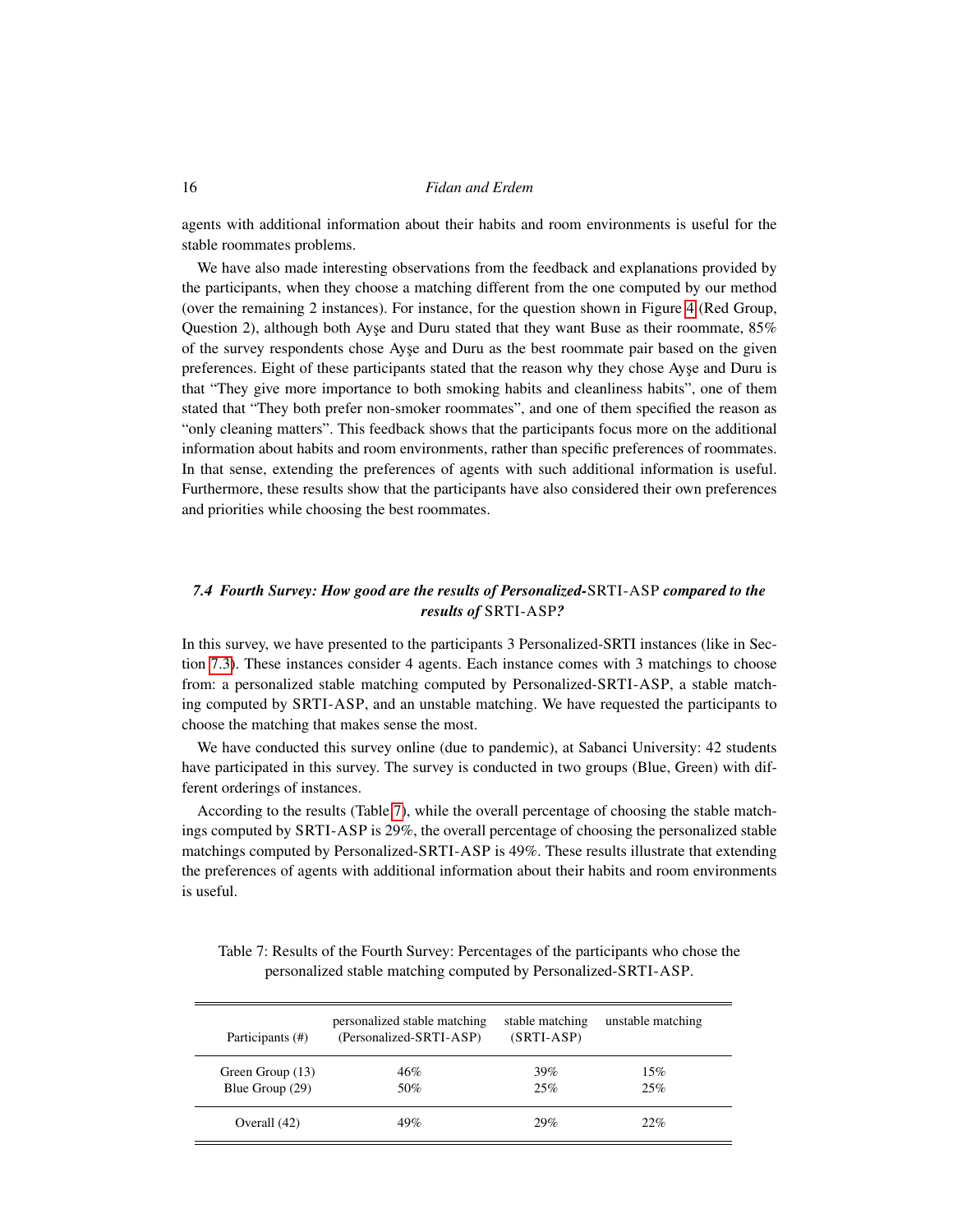#### 8 Conclusion

We have extended SRTI-ASP to consider domain-specific knowledge about each individual's preferences about a set of criteria (e.g., about the habits of their roommates and the room environments), and about the diversity preferences of dormitories and schools (e.g., for assigning roommates from different departments). We have in particular introduced two methods taking into account these additional preferences. Personalized-SRTI considers personal preferences for each criterion, and the importance of the criteria for each agent, while Most-SRTI considers personal preferences for the most preferred criteria (e.g., obtained by a survey as in our application).

We have also evaluated Personalized-SRTI-ASP over different sizes of randomly generated Personalized-SRTI instances, and compared it with Most-SRTI-ASP. We have observed that, although Personalized-SRTI-ASP pays more attention to individuals' preferences, Most-SRTI-ASP performs better in computation time.

We have illustrated a real-world application of Personalized-SRTI-ASP by interacting with at least 200 students at Sabanci University. First, we have conducted a survey to select the most important five criteria that should be included in a dormitory application. Next, we have conducted a survey to get the preferences of each student for each criterion; in this way we have also collected real data for our experiments. Next, we have conducted two surveys to evaluate the usefulness of Personalized-SRTI from the perspective of students. We have observed that many participants have chosen the solutions computed by Personalized-SRTI-ASP, and have given more importance to the additional information about habits and room environments. In that sense, extending SRTI to include additional domain-specific knowledge is useful.

Acknowledgments. We would like to thank Mustafa Oguz Afacan and Selin Eyupoglu for useful discussions, and anonymous reviewers for their valuable comments. We would also like to thank the participants of the surveys.

#### References

- <span id="page-16-3"></span>ABRAHAM, D. J., BIRÓ, P., AND MANLOVE, D. F. 2005. "almost stable" matchings in the roommates problem. In *International Workshop on Approximation and Online Algorithms*. Springer, 1–14.
- <span id="page-16-7"></span>BOEHMER, N. AND ELKIND, E. 2020. *Stable Roommate Problem With Diversity Preferences*. In *Proc. of AAMAS*, 1780–1782.
- <span id="page-16-5"></span>BREWKA, G., EITER, T., AND TRUSZCZYNSKI, M. 2016. Answer set programming: An introduction to the special issue. *AI Magazine 37,* 3, 5–6.
- <span id="page-16-2"></span>COOPER, F. 2020. Fair and large stable matchings in the stable marriage and student-project allocation problems. Ph.D. thesis, University of Glasgow.
- <span id="page-16-4"></span>ERDEM, E., FIDAN, M., MANLOVE, D., AND PROSSER, P. 2020. A general framework for stable roommates problems using answer set programming. *Theory and Practice of Logic Programming 20,* 6, 911–925.
- <span id="page-16-8"></span>ERDÖS, P. AND RÉNYI, A. 1960. On the evolution of random graphs. In *Publication of the Mathematical Institute of the Hungarian Academy of Sciences*. 17–61.
- <span id="page-16-1"></span>FEDER, T. 1992. A new fixed point approach for stable networks and stable marriages. *Journal of Computer and System Sciences 45,* 2, 233 – 284.
- <span id="page-16-0"></span>GALE, D. AND SHAPLEY, L. S. 1962. College admissions and the stability of marriage. *The American Mathematical Monthly 69,* 1, 9–15.
- <span id="page-16-6"></span>GELFOND, M. AND LIFSCHITZ, V. 1988. The stable model semantics for logic programming. In *Proc. of ICLP*. MIT Press, 1070–1080.